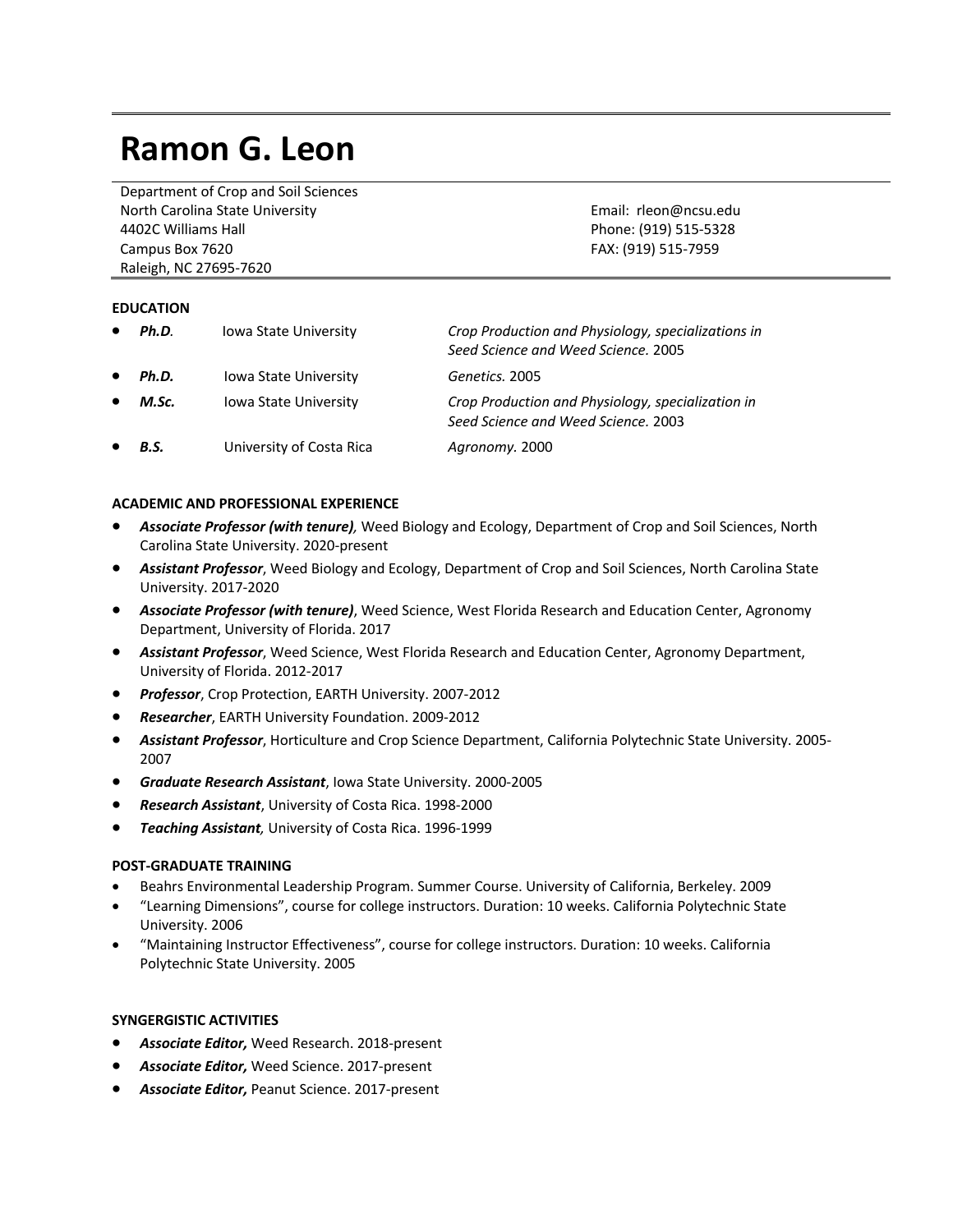- *Associate Editor,* Weed Technology. 2012-2017
- *Editorial Board,* Agronomy. 2018-present
- *Member,* Pre-Doctoral and Post-Doctoral Fellowship Panel, NIFA, USDA. 2015-2016
- *Member,* Unit for Carbon Neutrality, EARTH University.2011-2012
- *Member,* Organizing Committee International Conference on Biofuel Crop Production and Development. 2008-2011
- *Coordinator,* National Commission for Coordination and Regulation of Pineapple Production and Processing, Government of Costa Rica. 2008-2009
- *Member,* Biology of Weedy and Invasive Species in Agroecosystems Panel, National Research Initiative (NRI), USDA. 2007
- *Director of International Programs,* Sustainable Agriculture Resources Consortium, California Polytechnic State University. 2006-2007
- *Co-Coordinator,* Specialty Crops and Alternative Weed Control Systems Panel, California Weed Science Society Meeting, 2006-2007
- *Member,* University of California Weed Working Group. 2005-2007
- *Reviewer,* Agronomía Costarricense, Agronomy Journal, Applied Turfgrass Science, Biological Journal of the Linnean Society, Crop Management, Crop Science, Ecological Engineering, HortScience, HortTechnology, International Journal of Plant Physiology and Biochemistry, Journal of Testing and Evaluation, Journal of Zhejiang University SCIENCE (JZUS), Peanut Science, PLoS ONE, Weed Research, Weed Science, Weed Technology.

## **PROFESSIONAL AND SCIENTIFIC ORGANIZATIONS**

- American Association for the Advancement of Science. 2014-present
- American Peanut Research and Education Society. 2014-present
- -Technical Program Chair (2016)
- Florida Weed Science Society. 2013-2017

-Past President (2016) -President (2015)

-Vice-President (2014) -Board of Directors (2013-2014)

- Southern Weed Science Society. 2012-present -Weed Resistance and Technology Stewardship Committee (2013-present) -Outstanding Young Weed Scientist Award Subcommittee (2018-present) -Research Committee (2015-present) -Chair Turfgrass Section (2014-2016) -Weed Survey Committee (2013-2020)
- Weed Science Society of North Carolina. 2017-present -Director-at-Large (2018-present)
- American Society of Agronomy. 2012-present
- Crop Science Society of America. 2012-present
- International Weed Science Society. 2003-present
- Weed Science Society of America. 2001-present
	- -Weed Science Editorial Board (2017-present)
		- -Chair Research Award Committee (2017-2020)
		- -Member E6 Research Priorities Committee (2020-present)
		- -Member E-12a Herbicide Resistant Plants Committee (2017-present)
		- -Member E-12b Herbicide Resistance Education Committee (2014-present)
			- -Coordinator WSSA Herbicide Resistance Portal Development sub-committee (2017-2020)
		- -Member WSSA Herbicide Resistance Portal Development sub-committee (2015-2020)
		- -Member W3e Outstanding Paper in Weed Science Committee (2020-present)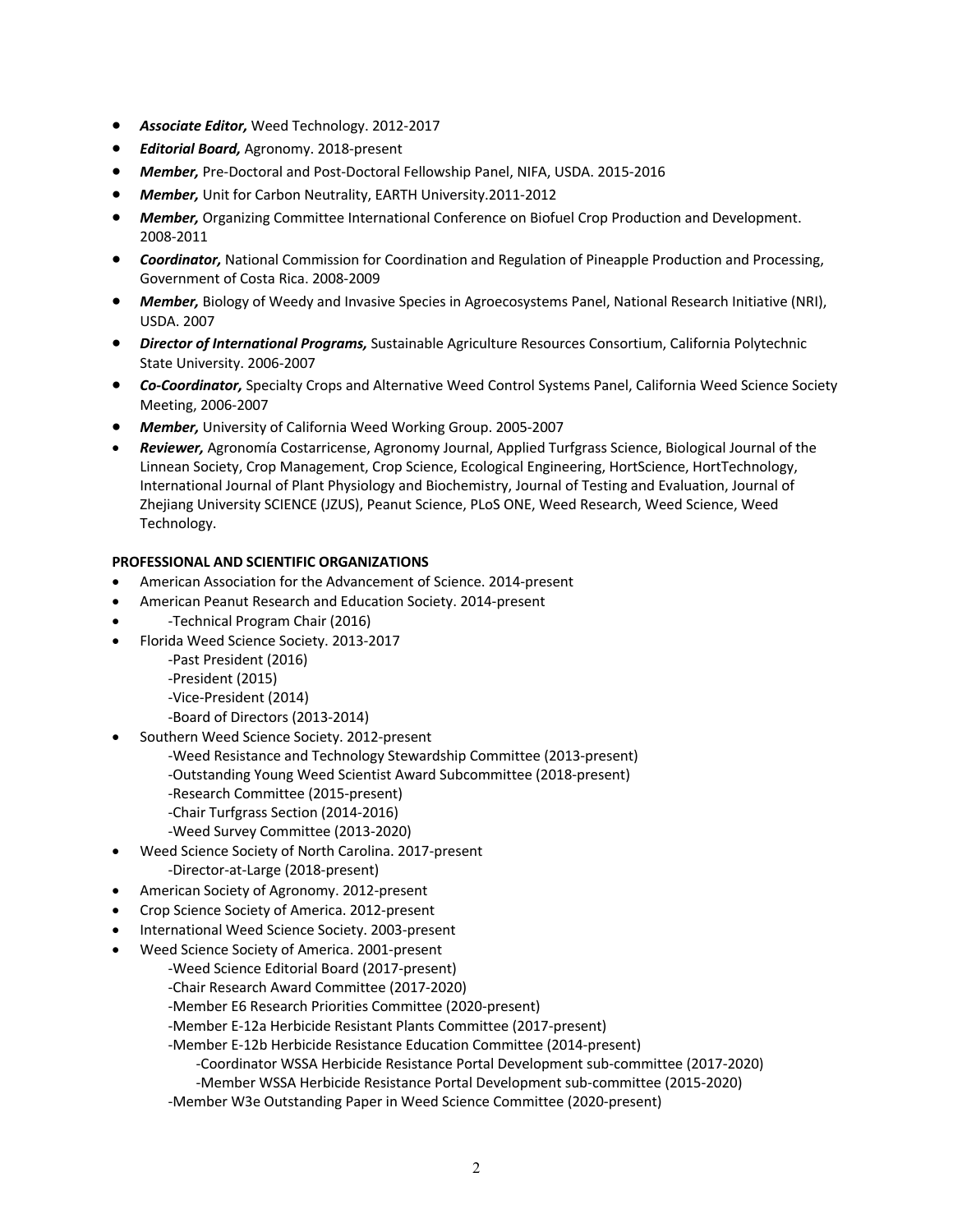-Chair Integrated Weed Management Section (2016-2017)

- -Chair Turfgrass and Ornamental Section (2014)
- -Coordinator Herbicide Resistance Training Modules for Turfgrass (2013-2014)
- Colegio de Ingenieros Agrónomos de Costa Rica. 2008-2012
- California Weed Science Society. 2006-2007
- American Society of Plant Biologists. 2003-2005
- North Central Weed Science Society. 2000-2005

# **HONORS AND AWARDS**

- Outstanding Young Weed Scientist Award, Southern Weed Science Society. 2018
- Outstanding Weed Scientist Award, Florida Weed Science Society. 2017
- Outstanding Reviewer Award, Weed Science Society of America. 2013
- Research Excellence Award, Iowa State University. 2005
- 2<sup>nd</sup> Place Graduate Student Poster Contest, category "Weed Ecology and Biology". North Central Weed Science Society. 2003
- 1<sup>st</sup> Place Graduate Student Poster Contest, category "Weed Ecology and Biology". North Central Weed Science Society. 2002
- David Staniforth Fellowship for Weed Science Graduate Students. 2002
- Elected as Fellow of the Plant Sciences Institute at Iowa State University. 2002
- Elected as Member of the Honor Society of Agriculture Gamma Sigma Delta. 2002
- Best student in Agronomy with emphasis in Crop Production at the University of Costa Rica. 1998

## **FUNDING**

- Funded projects as principal investigator (PI) or co-PI totaled > \$28.8 million
- Direct funding received > \$2.7 million:

## **REFEREED PUBLICATIONS**

## *Published or accepted:*

- 101. Gettys LA, **Leon RG** (2021) A populations genetics approach for the study of fluridone resistance in hydrilla. **Aquatic Invasions** *In press*
- 100. Bagavathiannan M, Van Acker R, Gonzalez-Andujar JL, Chantre G., **Leon RG**, Beckie H, Poggio S, Werle R, Somerville G, Neve P, Schutte B (2020) Simulation models in weed ecology and management: learning and practical outcomes. **Agronomy** 10:1611, doi:10.3390/agronomy10101611
- 99. Mahoney DJ, Jordan DL, Burgos NR, Jennings KM, **Leon RG**, Vann MC, Everman WJ, Cahoon CW (2020) Susceptibility of Palmer amaranth (*Amaranthus palmeri*) to herbicides in accessions collected from the North Carolina Coastal Planes. **Weed Science** *In press*
- 98. Reinhardt Piskackova TA, Reberg-Horton C, Richardson RJ, Jennings KM, **Leon RG** (2020) Integrating emergence and phenology models to determine windows of action for weed control: a case study using *Senna obtusifolia*. **Field Crops Research** *Accepted*
- 97. Reinhardt Piskackova TA, Reberg-Horton C, Richardson RJ, Jennings KM, **Leon RG** (2020) Incorporating environmental factors to describe *Raphanus raphanistrum* L. seedling emergence and plant phenology. **Weed Science** *Accepted*
- 96. Martin LJ, Sellers BA, Dias JLCS, Ferrell JA, Vendramini JMB, **Leon RG** (2020) Tolerance of rhizoma perennial peanut (*Arachis glabrata*) to glyphosate and triclopyr. **Weed Technology** *Accepted*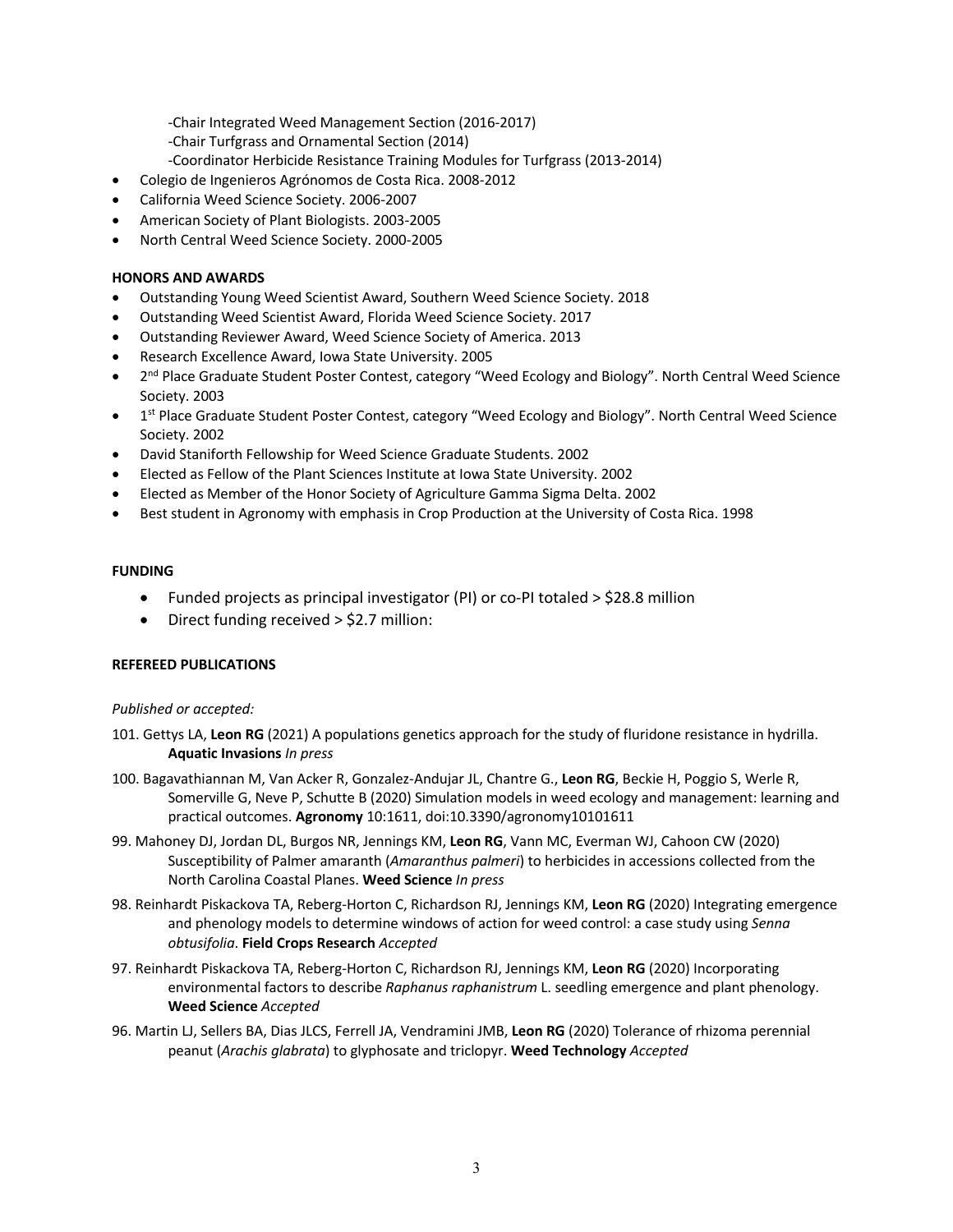- 95. Mahoney DJ, Jordan DL, Hare AT, Burgos NR, Jennings KM, **Leon RG**, Vann MC, Everman WJ, Cahoon CW (2020) The influence of soybean population and postemergence herbicide application timing on in- and subsequent-season weed control and economic returns. **Weed Technology** *Accepted*
- 94. Martin LJ, Sellers BA, Dias JLCS, Ferrell JA, Vendramini JMB, **Leon RG** (2020) Tolerance of pintoi peanut (*Arachis pintoi*) to pre- and post-emergence herbicides. **Weed Technology** *Accepted*
- 93. Reyes-Cabrera J, Erickson JE, **Leon RG**, de Quadros DG, Silveira ML, Sollenberger LE (2020) Bahiagrass pasturee and elephantgrass bioenergy cropping systems differ in root traits. **Agronomy Journal** doi: 10.1002/agj2.20382
- 92. **Leon R** (2020) Of *Amaranthus palmeri* and other demons. A review. **ITEA** (Spain) 116:241-255
- 91. Torra J, Royo-Esnal A, Romano Y, Osuna MD, **Leon RG**, Recasens J (2020) *Amaranthus palmeri* a new invasive weed in Spain with herbicide resistant biotypes. **Agronomy** 10:00993 https://doi.org/10.3390/agronomy10070993
- 90. **Leon RG**, Dunne JC, Gould F (2020) The role of population and quantitative genetics in modern sequencing technologies evolved herbicide resistance and weed fitness. **Pest Management Science** https://doi.org/10.1002/ps.5988
- 89. Shergill LS, Schwartz-Lazaro LM, **Leon R**, Ackroyd VJ, Flessner M, Bagavathiannan M, Everman W, Norsworthy JK, VanGessel MJ, Mirsky SB (2020) Current outlook and future research needs for harvest weed seed control in North American cropping systems. **Pest Management Science** 76:3887-3895 https://doi.org/10.1002/ps.5986
- 88. Moore LD, Jennings KM, Monks DW, Boyette MD, Jordan DL, **Leon RG** (2020) Herbicide systems including linuron for Palmer amaranth (*Amaranthus palmeri*) control in sweetpotato. **Weed Technology**  https://doi.org/10.1017/wet.2020.63
- 87. Silveira ML, Brandani C, Kohmann MM, Erickson J, Reyes-Cabrera J, **Leon RG**, Sollenberger LE, Piotto V, Quadros D, Mellos S QS (2020) Short-term effects of bioenergy cropping on soil C and N dynamics in a Florida Ultisol. **Soil Science Society of America Journal** 84:1233-1246
- 86. Hare AT, Jordan DL, Edmisten KL, **Leon RG**, Post AR, Vann R, Dumphy EJ, Heiniger R, Collins R, Washburn D (2020) Response of agronomic crops to planting date and double cropping with wheat. **Agronomy Journal** 112:1972-1980
- 85. Hare AT, Jordan DL, **Leon RG**, Edmisten KL, Post AR, Cahoon CW, Everman WJ, Mahoney DJ, Inman MD (2020) Influence of timing and intensity of weed management on crop yield and contribution to weed emergence in cotton the following year. **Crop, Forage and Turfgrass Management** 6:e220021 https://doi.org/10.1002/cft2.20021
- 84. Kumar S, Seepaul R, Mulvaney MJ, Colvin B, George S, Marois JJ, Bennett R, **Leon** R, Wright DL, Small IM (2020) *Brassica carinata* genotypes demonstrate potential as a winter biofuel crop in South East United State. **Industrial Crops and Products** 150: https://doi.org/10.1016/j.indcrop.2020.112353
- 83. Jani A, Mulvaney M, Erickson J, **Leon R**, Wood CW, Rowland D, Enloe HA (2020) Peanut nitrogen credits to winter wheat are negligible under conservation tillage management in the southeastern USA. **Field Crops Research** 249: https://doi.org/10.1016/j.fcr.2020.107739
- 82. Reinhardt Piskackova TA, Reberg-Horton C, Richardson RJ, Jennings KM, Austin R, **Leon RG** (2020) Creating predictive weed emergence models using repeat photography and image analysis. **Plants** 9:635 doi:10.3390/plants9050635
- 81. Hunter JE III, Gannon TW, Richardson RJ, Yelverton FH, **Leon RG** (2020) Coverage and drift potential associated with nozzle and speed selection for herbicide applications using an unmanned aerial sprayer. **Weed Technology** 34:235-240
- 80. Hunter JE III, Gannon TW, Richardson RJ, Yelverton FH, **Leon RG** (2020) Integration of remote weedmapping and an autonomous spraying unmanned aerial vehicle for site-specific weed management. **Pest Management Science** 76:1386-1392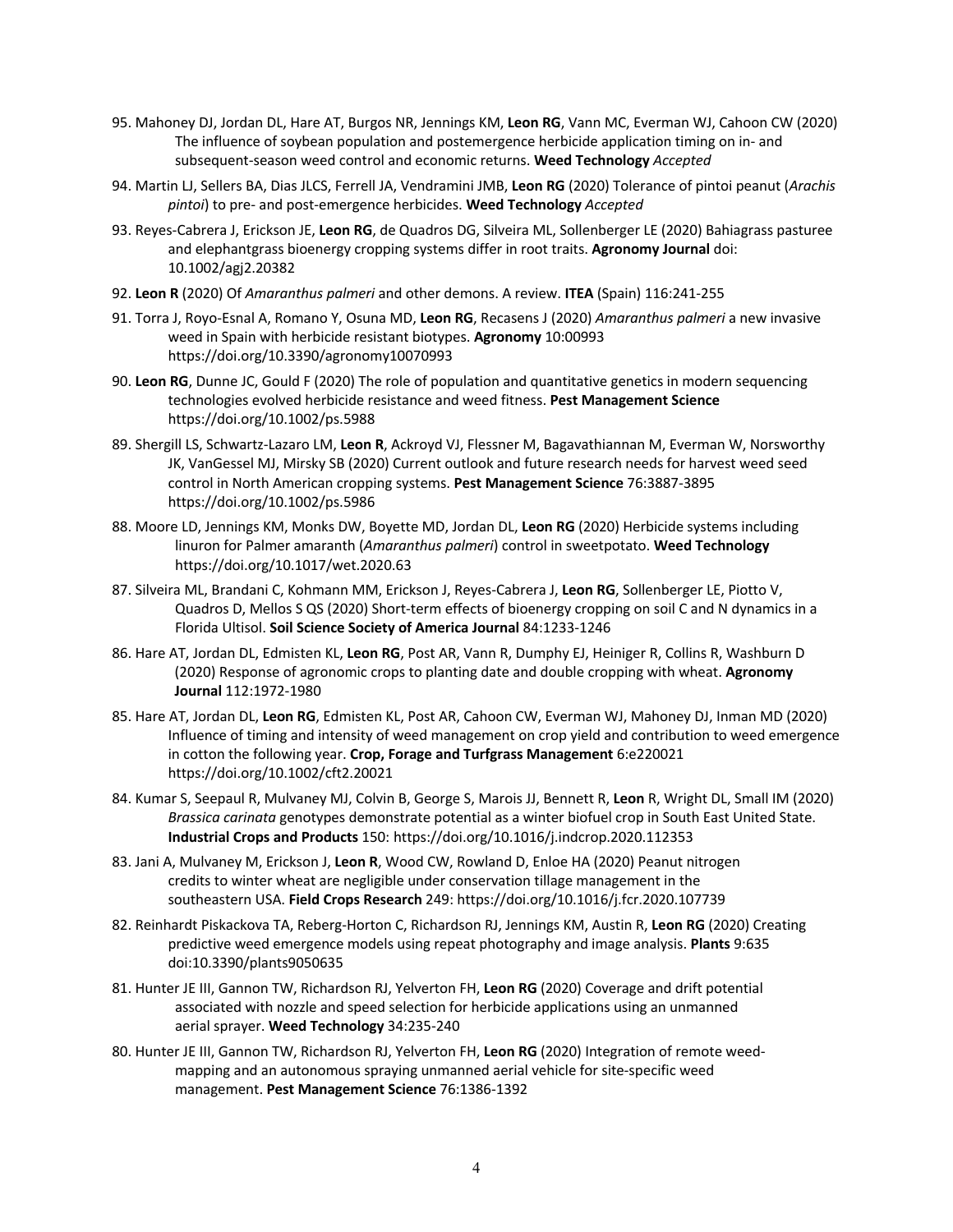- 79. Hare AT, Jordan DL, **Leon RG**, Edmisten KL, Post AR, Mahoney DJ, Washburn D (2019) Impact of weed management on peanut yield and weed populations the following year. **Peanut Science** 46:182-190
- 78. Mahoney DJ, Jordan DL, Hare AT, **Leon RG**, Vann MC, Burgos NR, Jennings KM (2019) The influence of postemergence herbicide timing and frequency on weed control and soybean yield. **Crop, Forage and Turfgrass Management** 5:190036. doi:10.2134/cftm2019.05.0036
- 77. Mahoney DJ, Jordan DL, Hare AT, **Leon RG**, Vann MC, Burgos NR, Jennings KM (2019) The effect of nozzle selection and carrier volume on weed control in soybean in North Carolina. **Crop, Forage and Turfgrass Management** 5:190017. doi:10.2134/cftm2019.05.0037
- 76. Price K, Li X, **Leon RG**, Price A (2019) Cotton response to preplant applications of 2,4-D and dicamba. **Weed Technology** 34:96-100
- 75. Pierre AK, Mulvaney MJ, Rowland DL, Tillman B, Grey T, Iboyi JE, **Leon RG**, Perondi D, Wood CW (2019) Foliar fertilization as a strategy to increase the proportion of mature pods in peanut (*Arachis hypogaea* L.). **Peanut Science** 46:140-147
- 74. Reyes-Cabrera J, Erickson JE, **Leon RG**, Silveira ML, Sollenberger LE (2019) Amending marginal sandy soils with biochar and lignocellulosic fermentation residual sustains fertility in elephantgrass bioenergy cropping systems. **Nutrient Cycling in Agroecosystems** 155:69-83
- 73. Liu W, Kenworthy KE, MacDonald GE, Unruh JB, Trenholm LE, **Leon RG** (2019) Transgressive segregation and maternal genetic effects of non-target site fluazifop-P-butyl tolerance in *Zoysia* spp. **Weed Science** 67:504-509
- 72. Liu W, Unruh BJ, Kenworthy KE, MacDonald GE, Trenholm LE, **Leon RG** (2019) Application timing affects tolerance of zoysiagrass to fluazifop-P-butyl and safening effect of triclopyr. **Crop Science** 59:1789-1798
- 71. Jones EAL, Owen MDK, **Leon RG** (2019) Influence of multiple herbicide resistance on growth in *Amaranthus tuberculatus*. **Weed Research** 59:235-244
- 70. Liu W, MacDonald GE, Unruh JB, Kenworthy KE, Trenholm LE, **Leon RG** (2019) Variation in tolerance mechanisms to fluazifop-P-butyl among selected zoysiagrass lines. **Weed Science** 67:288-295
- 69. Mulvaney MJ, **Leon RG**, Seepaul R, Wright DL, Hoffman TL (2019) *Brassica carinata* seeding rate and row spacing effects on morphological, yield and oil quality. **Agronomy Journal** 111:528-535
- 68. **Leon RG**, Odero DC (2019) Weed Management in Sugarcane. *In* Weed control: Sustainability, hazards and cropping systems worldwide. Korres NE, Burgos NR, Duke SO (eds). First edition. CRC Press/Taylor & Francis Group. Pp. 455-469
- 67. **Leon RG**, Jordan DL, Bolfrey-Arku G, Dzomeku I (2019) Sustainable Weed Management in Peanut. *In* Weed control: Sustainability, hazards and cropping systems worldwide. Korres NE, Burgos NR, Duke SO (eds). First edition. CRC Press/Taylor & Francis Group. Pp. 345-366
- 66. Jani AD, Mulvaney MJ, Enloe HA, Erickson JE, **Leon RG**, Rowland DL, Wood CW (2019) Peanut residue distribution gradients and tillage practices determine patterns of nitrogen mineralization. **Nutrient Cycling in Agroecosystems** 113:63-76
- 65. Jani AD, Mulvaney MJ, **Leon RG**, Rowland DL, Erickson JE, Wood CW (2018) Conventional harvest index methods may overestimate biomass and nutrient removal from abscising crop species. **Communications in Soil Science and Plant Analysis** 49:2889-2893
- 64. Reinhardt T, **Leon RG** (2018) Extractable and germinable seed bank methods provide different quantifications of weed communities. **Weed Science** 66:715-720
- 63. **Leon RG**, van der Laat R (2018) Herbicidal and seed dormancy induction activity of fermentation residual vinasse. **Weed Science** 66:317-323
- 62. Schroeder J, Barrett M, Shaw D, Asmus A,… **Leon R**, Morichita D, Schutte B, Sprague C, Stahlman P, Steckel L, VanGessel M (2018) Managing herbicide resistance: Listening to the perspective of practitioners.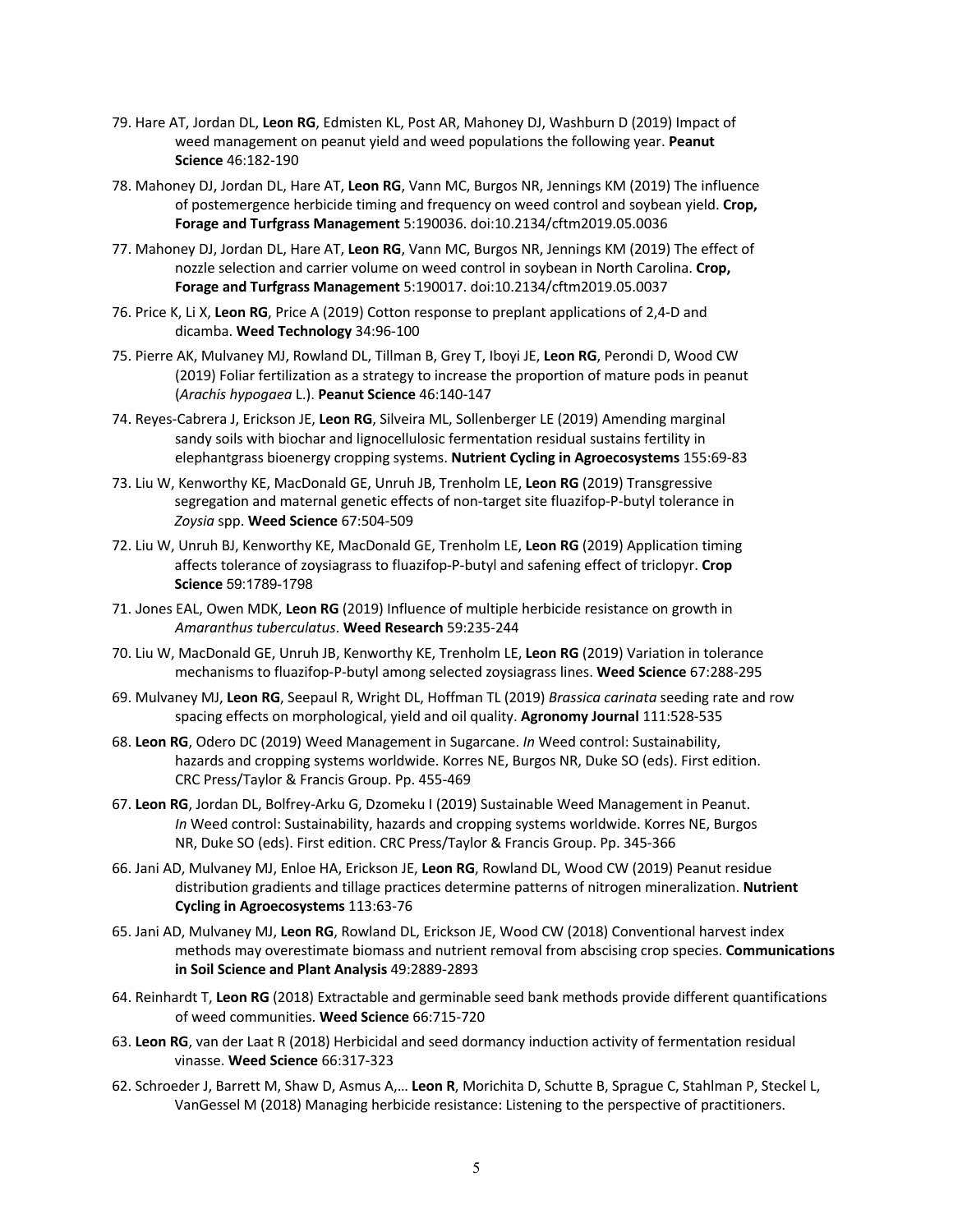Procedures for conducting listening sessions and an evaluation of the process. **Weed Technology** 32:489- 497

- 61. Schroeder J, Barrett M, Shaw D, Asmus A,… **Leon RG**, Morichita D, Schutte B, Sprague C, Stahlman P, Steckel L, VanGessel M (2018) Managing wicked herbicide-resistance: Lessons from the field. **Weed Technology**  32:475-488
- 60. Pearsaul DG, **Leon RG**, Sellers BA, Silveira ML, Odero DC (2018) Evaluation of verticutting and herbicides for tropical signalgrass (*Urochloa subquadripara*) control in turf. **Weed Technology** 32:392-397
- 59. **Leon RG**, Wright DL (2018) Recurrent changes of weed seed bank density and diversity in crop–livestock systems. **Agronomy Journal** 110:1069-1078
- 58. Bravo W, **Leon RG**, Ferrell JA, Mulvaney MJ, Wood CW (2018) Evolutionary adaptations of Palmer amaranth (*Amaranthus palmeri*) to nitrogen fertilization and crop rotation history affect morphology and nutrient use efficiency. **Weed Science** 66:180-189
- 57. **Leon RG**, Ferrell JA, Mulvaney MJ (2017) Carinata (*Brassica carinata*) tolerance to preemergence and postemergence herbicides. **Weed Technology** 31:877-882
- 56. Reyes-Cabrera J, **Leon RG**, Erickson JE, Rowland DL, Silveira ML, Morgan KT (2017) Differences in biomass and water dynamics between a cotton-peanut rotation and a sweet sorghum bioenergy crop with and without biochar and vinasse as soil amendments. **Field Crops Research** 214:123-130
- 55. Sperry BP, Ferrell JA, **Leon RG**, Rowland DL, Mulvaney MJ, Dias JLCS (2017) Sesame tolerance to preplant applications of 2,4-D and dicamba. **Weed Technology** 31:590-598
- 54. Yarborough JK, Vendramini JMB, Silveira ML, Sollenberger LE, **Leon RG**, Sellers B, Sanchez JMD, Leite de Oliveira F, Kuhawara F, Gomes V, Cecato U, Soares Filho CV (2017) Potassium and nitrogen fertilization effects on Jiggs bermudagrass herbage accumulation, root-rhizome mass, and tissue nutrient concentration. **Crop, Forage and Turfgrass Management** doi: 10.2134/cftm2017.04.0029
- 53. Reyes-Cabrera, J, Erickson JE, **Leon RG**, Silveira ML, Rowland DL, Sollenberger LE, Morgan KT (2017) Converting bahiagrass pasture land to elephantgrass bioenergy production enhances biomass yield and water quality. **Agriculture Ecosystems and Environment** 248:20-28
- 52. Bravo W, **Leon RG**, Ferrell JA, Mulvaney MJ, Wood, CW (2017) Differentiation of life-history traits among Palmer amaranth populations (*Amaranthus palmeri*) and its relation to cropping systems and glyphosate sensitivity. **Weed Science** 65:339-349
- 51. Yarborough JK, Vendramini JMB, Silveira ML, Sollenberger LE, **Leon RG**, Sanchez JMD, Leite de Oliveira F, Kuhawara F, Gomes V, Cecato U, Soares Filho V (2017) Impact of potassium and nitrogen fertilization on bahiagrass herbage accumulation and nutrient concentration. **Agronomy Journal** 109:1099-1105
- 50. Reyes-Cabrera J, **Leon RG**, Erickson JE, Silveira ML, Rowland DL, Morgan KT (2017) Biochar changes root growth and root distribution of soybean during early vegetative stages. **Crop Science** 57:454-461
- 49. Sperry BP, Ferrell JA, Smith HC, Fernandez VJ, **Leon RG**, Smith CA (2017) Effect of sequential applications of protoporphyrinogen oxidase (PPO) inhibiting herbicides on Palmer amaranth (*Amaranthus palmeri*) in peanut (*Arachis hypogaea*). **Weed Technology** 31:46-52
- 48. **Leon RG**, Agüero R, Calderón D (2017) Diversity and spatial heterogeneity of weed communities in a sugarcane cropping system in the dry tropics of Costa Rica. **Weed Science** 65:128-140
- 47. Della Torre CJ III, Gettys LA, Haller WT, Ferrell JA, **Leon R** (2017) Efficacy of aquatic herbicides on rotala (*Rotala rotundifolia*). **Journal of Aquatic Plant Management** 55:13-18
- 46. Sperry BP, Ferrell JA, **Leon RG**, Rowland DL, Mulvaney MJ (2016) Influence of planting depth and application timing on *S*-metolachlor injury in sesame (*Sesamum indicum* L.). **Weed Technology** 30:958-964
- 45. **Leon RG**, Mulvaney MJ, Tillman BL (2016) Peanut cultivars differing in growth habit and canopy architecture respond similarly to weed interference. **Peanut Science** 43:133-140
- 44. Fennimore SA, Slaughter DC, Siemens MC, **Leon RG,** Saber MN (2016) Technology for automation weed control in specialty crops. **Weed Technology** 30:823-37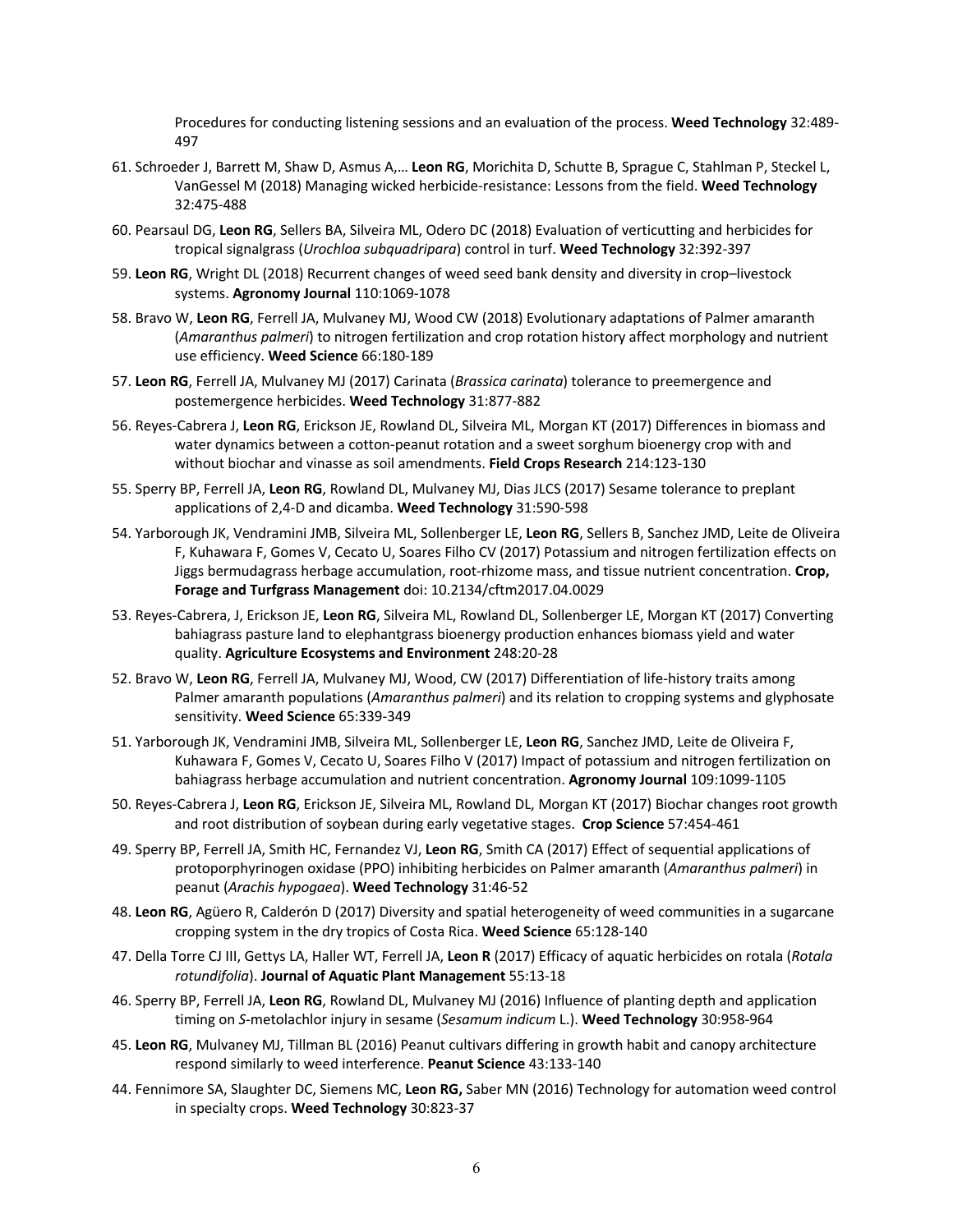- 43. Abe DG, Sellers BA, Ferrell JA, **Leon RG**, Odero DC (2016) Bahiagrass tolerance to aminocyclopyrachlor in Florida. **Weed Technology** 30:943-948
- 42. Abe DG, Sellers BA, Ferrell JA, **Leon RG**, Odero DC (2016) Tolerance of bermudagrass and stargrass to aminocyclopyrachlor. **Weed Technology** 30:499-505
- 41. **Leon RG**, Unruh JB, Brecke BJ (2016) Relative lateral movement in surface soil of amicarbazone and indaziflam compared to other preemergence herbicide for turfgrass. **Weed Technology** 30:229-237
- 40. **Leon RG**, Ferrell JA, Sellers BA (2016) Seed production and control of sicklepod (*Senna obtusifolia*) and pitted morningglory (*Ipomoea lacunosa*) with 2,4-D, dicamba, and glyphosate combinations. **Weed Technology** 30:76-84
- 39. Abe DG, Sellers BA, Ferrell JA, **Leon RG**, Odero DC (2016) Weed control in Florida pastures using aminocyclopyrachlor. **Weed Technology** 30:271-278
- 38. **Leon RG**, Wright DL, Marois JJ (2015) Weed seed banks are more dynamic in a sod-based than a conventional peanut-cotton rotation. **Weed Science** 63:877-887
- 37. van der Laat R, Owen MDK, Liebman M, **Leon RG** (2015) Post-dispersal weed seed predation and invertebrate activity-density in three tillage regimes. **Weed Science** 63:828-838
- 36. Berger ST, Ferrell JA, Dittmar PJ, **Leon R** (2015) Survey of glyphosate- and imazapic-resistant Palmer amaranth (*Amaranthus palmeri*) in Florida. **Crop, Forage & Turfgrass Management** DOI:10.2134/cftm2015.0122
- 35. Soni N, **Leon RG**, Erickson JE, Ferrell JA, Silveira ML (2015) Biochar decreases atrazine and pendimethalin preemergence herbicidal activity. **Weed Technology** 29:359-366
- 34. **Leon RG**, Izquierdo J, González-Andújar JL (2015) Characterization and modelling of itchgrass (*Rottboellia cochinchinensis*) biphasic seedling emergence patterns in the tropics. **Weed Science** 63:623-630
- 33. **Leon RG**, Tillman BL (2015) Postemergence herbicide tolerance variation in peanut germplasm. **Weed Science** 63:546-554
- 32. **Leon RG**, Gilbert RA, Comstock JC (2015) Energycane (*Saccharum* spp. × *S. spontaneum*) biomass production, reproduction and weed risk assessment scoring in the humid tropics and subtropics. **Agronomy Journal** 107:323-329
- 31. Soni N, **Leon RG**, Erickson JE, Ferrell JA, Silveira ML, Giurcanu MC (2014) Vinasse and biochar effects on germination and growth of Palmer amaranth (*Amaranthus palmeri*), sicklepod (*Senna obtusifolia*) and southern crabgrass (*Digitaria ciliaris*). **Weed Technology** 28:694-702
- 30. Ferrell JA, Sellers B, **Leon R** (2014) Management of spreading pricklypear (*Opuntia humifusa*) with fluroxypyr and aminopyralid. **Weed Technology** 28:734-738
- 29. **Leon RG**, McCarty LB, Estes AG (2014) Amicarbazone application timing influences overseeded perennial ryegrass (*Lolium perenne*) safety and annual bluegrass (*Poa annua*) control. **Applied Turfgrass Science** DOI 10.2134/ATS-2014-0042-RS
- 28. **Leon RG**, Ferrell JA, Brecke BJ (2014) Impact of exposure to 2,4-D and dicamba on peanut injury and yield. **Weed Technology** 28:465-470
- 27. Arvai J, Kellon D, **Leon R**, Gregory R, Richardson R (2014) Structuring international development decisions: Confronting tradeoffs between land-use and community development in Costa Rica. **Environmental Systems and Decisions** 34:224*-*236
- 26. **Leon RG**, Unruh JB, Brecke BJ, Kenworthy KE (2014) Characterization of fluazifop-P-butyl tolerance in zoysiagrass cultivars. **Weed Technology** 28:385-394
- 25. Prostko EC, Webster TM, Marshall MW, **Leon RG**, Grey TL, Ferrell JA, Dotray PA, Jordan DL, Grichar WJ, Brecke BJ (2013) Glufosinate application timing and rate affect peanut yield response. **Peanut Science** 40:115- 119
- 24. Ferrell JA, **Leon RG**, Sellers B, Rowland D, Brecke B (2013) Influence of lactofen and 2,4-DB combinations on peanut injury and yield. **Peanut Science** 40:62-65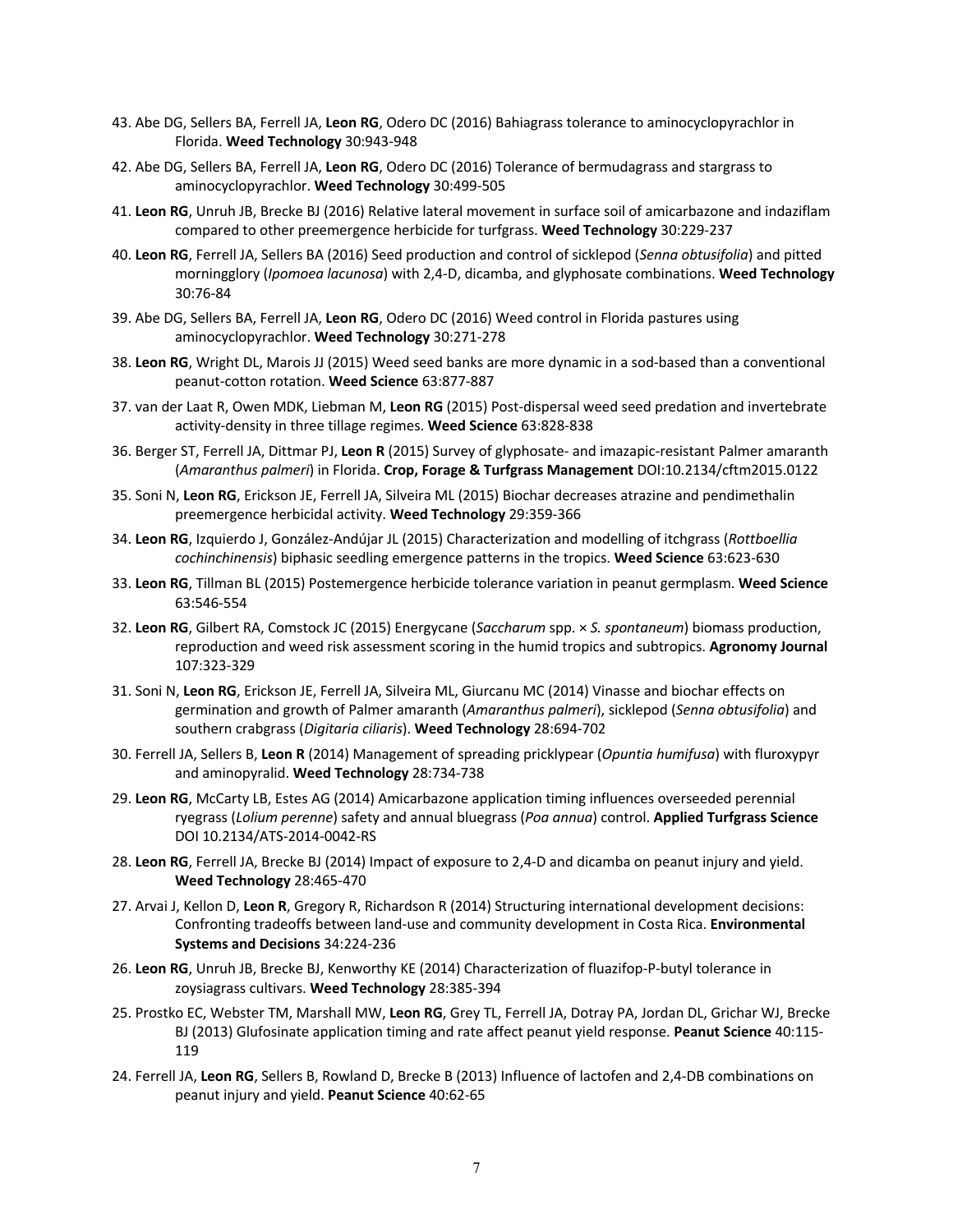- 23. Richardson RB, Kellon D, **Leon RG**, Arvai J (2013) Using choice experiments to understand household tradeoffs regarding pineapple production and environmental management in Costa Rica. **Journal of Environmental Management** 127:308-316
- 22. Murillo Castillo RG, Piedra Marin G, **Leon RG** (2013) Absorcion de nutrientes a traves de la hoja. **Uniciencia** 27:232-244
- 21. **Leon RG**, Kellon D (2012) Characterization of 'MD-2' pineapple planting density and fertilization using a grower survey. **HortTechnology** 22:644-650
- 20. Mauaie VE, **Leon R** (2012) Evaluacion fisiologica de las propiedades nutritivas del fungicida propineb en banano (*Musa* spp.) **Tierra Tropical**. 8:229-235
- 19. Tuñón PA, Espinoza JL, **Leon R** (2012) Evaluación de cultivares de caña energética para producción de biomasa en primera soca. **Tierra Tropical** 8:179-188
- 18. Sanguankeo PP, **Leon RG** (2011) Weed management practices determine plant and arthropod diversity and seed predation in vineyards. **Weed Research** 51:404-412
- 17. Ramos O, Vaquero R, **Leon R**, Ayuso F (2011) Efecto de tres especies de cobertura viva en el control de malezas en una plantacion de banano organico (*Musa* AAA cv Williams). **Tierra Tropical** 7:1-10
- 16. **Leon RG**, Gilbert RA, Korndorfer PH, Comstock JC (2010) Selection criteria and performance of energycane clones (*Saccharum* spp. × *S. spontaneum*) for biomass production under tropical and sub-tropical conditions. **CEIBA** 51:11-16
- 15. Morgan KT, Gilbert RA, Helsel ZA, Baucum L, **Leon R**, Perret J (2010) White paper report from working groups attending the international conference on research and educational opportunities in bio-fuel crop production. **Biomass and Bioenergy** 34:1968-1972
- 14. Zafra G, Condori G, **Leon R**, Ulloa O (2010) Efecto de la intensidad de la labranza sobre las caracteristicas del suelo y la produccion de maiz. **Tierra Tropical** 6:79-86
- 13. Sanguankeo PP, **Leon RG**, Malone J (2009) Impact of weed management practices on grapevine growth and yield components. **Weed Science** 57:103-107
- 12. Laforest S, Vedia M, **Leon R** (2009) Alternativas de control para el manejo de malezas en banano organico en establecimiento. **Tierra Tropical** 5:225-235
- 11. **Leon RG**, Ferreira DT (2008) Interspecific differences in weed susceptibility to steam injury. **Weed Technology** 22:719-723
- 10. **Leon RG**, Bassham D, Owen MDK (2007) Thermal and hormonal regulation of the dormancy-germination transition in *Amaranthus tuberculatus* seeds. **Weed Research** 47:335-344
- 9. **Leon RG**, Owen MDK (2006) Tillage systems and seed dormancy effects on common waterhemp (*Amaranthus tuberculatus*) seedling emergence. **Weed Science** 54:1037-1044
- 8. **Leon RG**, Bassham D, Owen MDK (2006) Inheritance of deep seed dormancy and stratification-mediated dormancy alleviation in *Amaranthus tuberculatus*. **Seed Science Research** 16:193-202
- 7. **Leon RG**, Bassham D, Owen MDK (2006) Germination and proteome analyses reveal intra-specific genetic variation in seed dormancy regulation of common waterhemp (*Amaranthus tuberculatus*). **Weed Science** 54:305-315
- 6. **Leon RG**, Owen MDK, Soh D, Tylka G (2005) Absence of interactive responses of early soybean (*Glycine max*) growth to soybean cyst nematode (*Heterodera glycines*), post-emergence herbicides and soil pH and texture. **Weed Technology** 19:847-854
- 5. **Leon RG**, Owen MKD (2004) Artificial and natural seed banks differ in seedling emergence patterns. **Weed Science** 52:531-537
- 4. **Leon RG**, Knapp AD, Owen MDK (2004) Effect of temperature on the germination of common waterhemp (*Amaranthus tuberculatus*), giant foxtail (*Setaria faberi*), and velvetleaf (*Abutilon theophrasti*). **Weed Science** 52:67-73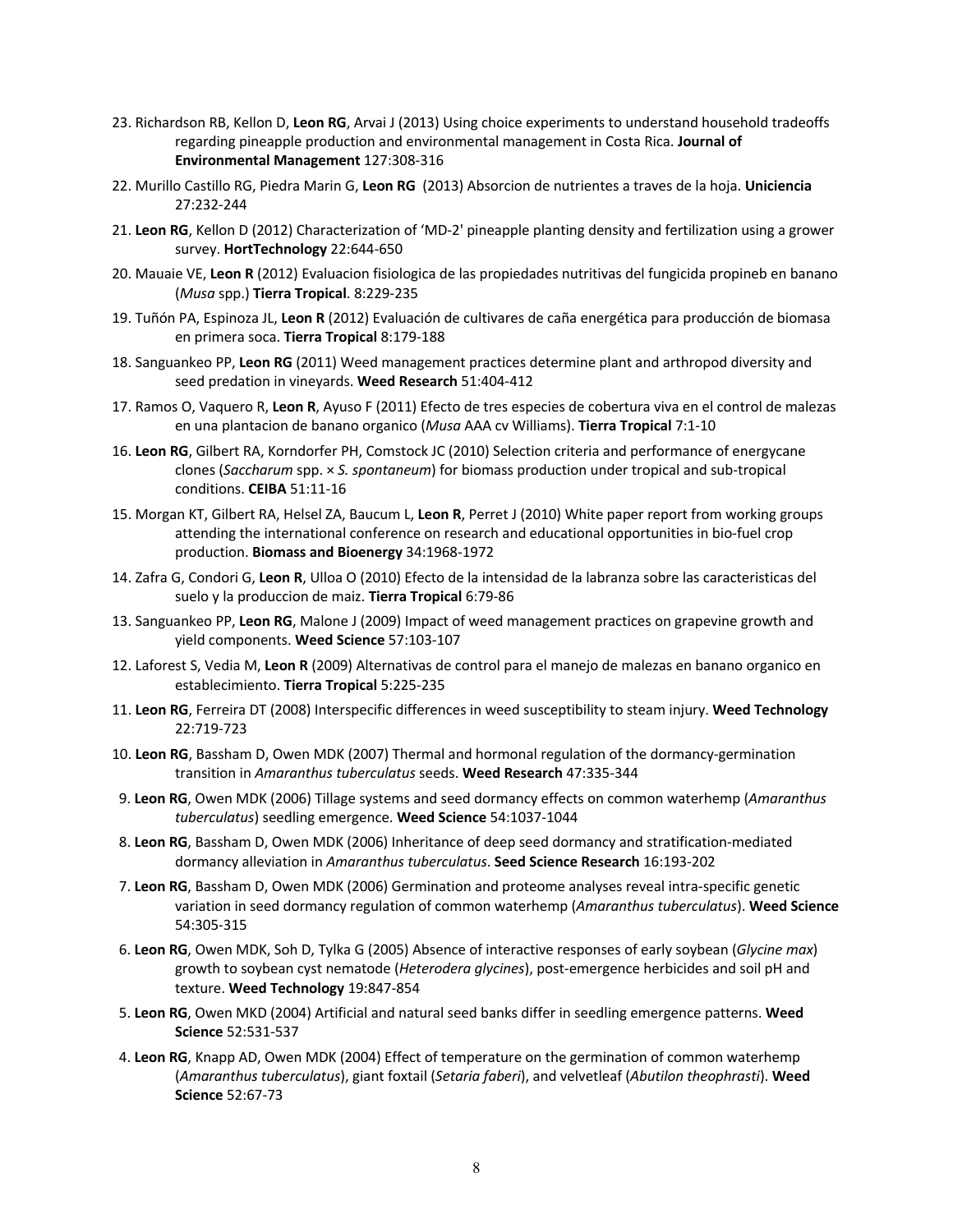- 3. **Leon RG**, Owen MDK (2003) Regulation of weed seed dormancy through light and temperature interactions. **Weed Science** 51:752-758
- 2. **Leon R**, Aguero R (2001) Efecto de distintos tipos de labranza sobre la población de malezas en el Agroecosistema de la caña de azúcar (*Saccharum officinarum* L.). **Agronomía Mesoamericana** 12(1):71- 77
- 1. **Leon R**, Aguero R (2001) Efecto de la profundidad del suelo sobre el establecimiento de plantas de *Rottboellia cochinchinensis* (Lour.) Clayton en el Agroecosistema de la caña de azúcar (*Saccharum officinarum* L.). **Agronomía Mesoamericana** 12(1):65-69

#### **INVITED PRESENTATIONS**

- **Leon RG** (2019) Weed management in 4D: Integration of phenology, modeling, remote sensing and machine learning. Latin American Weed Science Society (ALAM) Meeting. San Jose, Costa Rica, June, 2019. **Keynote speaker**
- **Leon RG** (2019) Using UAVs for herbicide applications: reducing environmental impact while increasing weed control. Latin American Weed Science Society (ALAM) Meeting. San Jose, Costa Rica, June, 2019
- **Leon RG** (2019) NCSU development of UAV, remote sensing, and machine learning technologies for weed management. Environmental Protection Agency (EPA), Arlington, VA, April, 2019.
- **Leon RG** (2019) Weeds and herbicide resistant crops: When optimism backfires. Genetic Engineering and Society Colloquium. North Carolina State University, Raleigh, NC. January 22, 2019
- **Leon RG** (2018) Precision Agriculture: An old concept with new tools. Duke Science & Society Dialogues. Duke University, Durham, NC. February 20, 2018
- **Leon RG** (2017) (*In*)Action and reaction: From production simplification to the generation of complex weed problems. Universidad de Lleida. Lleida, Spain. April 24, 2017
- **Leon RG** (2017) Integrated management strategies for *Amaranthus palmeri*. Universidad de Zaragoza, Escuela Politecnica Superior de Huesca. Huesca, Spain. April 20, 2017
- **Leon RG** (2015) Weed science extension in the USA-Preventing herbicide resistance: A retrospective view of a failed process. Spanish Weed Research Society Meeting, Sevilla, Spain. **Keynote speaker-opening ceremony**
- **Leon RG** (2015) Physiological considerations to understand crop nutrition. EARTH University Alumni Congress. **Keynote speaker**
- **Leon RG**, Shaw D, Brosnan JT, McElroy JS, Askew SD (2014) WSSA lesson modules for herbicide resistance management in turfgrass. Vancouver, Canada. Weed Sci Soc Am Abstr 54:148
- **Leon RG** (2014) Herbicide resistance: Hard facts. Mississippi State University and Mississippi Turfgrass Association. November 11, 2014.
- **Leon RG** (2014) Maximize your preemergence application: Preemergence herbicide placement and movement in the soil. Mississippi State University and Mississippi Turfgrass Association. November 11, 2014.
- **Leon RG** (2014) What's a weed? The weird and whacky world of weed science. University of West Florida Biology Seminar Series. November 14, 2014.

## **ABSTRACTS**

173. Iboyi JE, Mulvaney MJ, Balkcom KS, **Leon RG**, Devkota P, Small I (2020) Carinata yield is optimized at 6 kg seed ha<sup>-1</sup> regardless of tillage regime used. Agronomy Graduate Student Association IV Annual Symposium, Gainesville, FL. Apr 23, 2020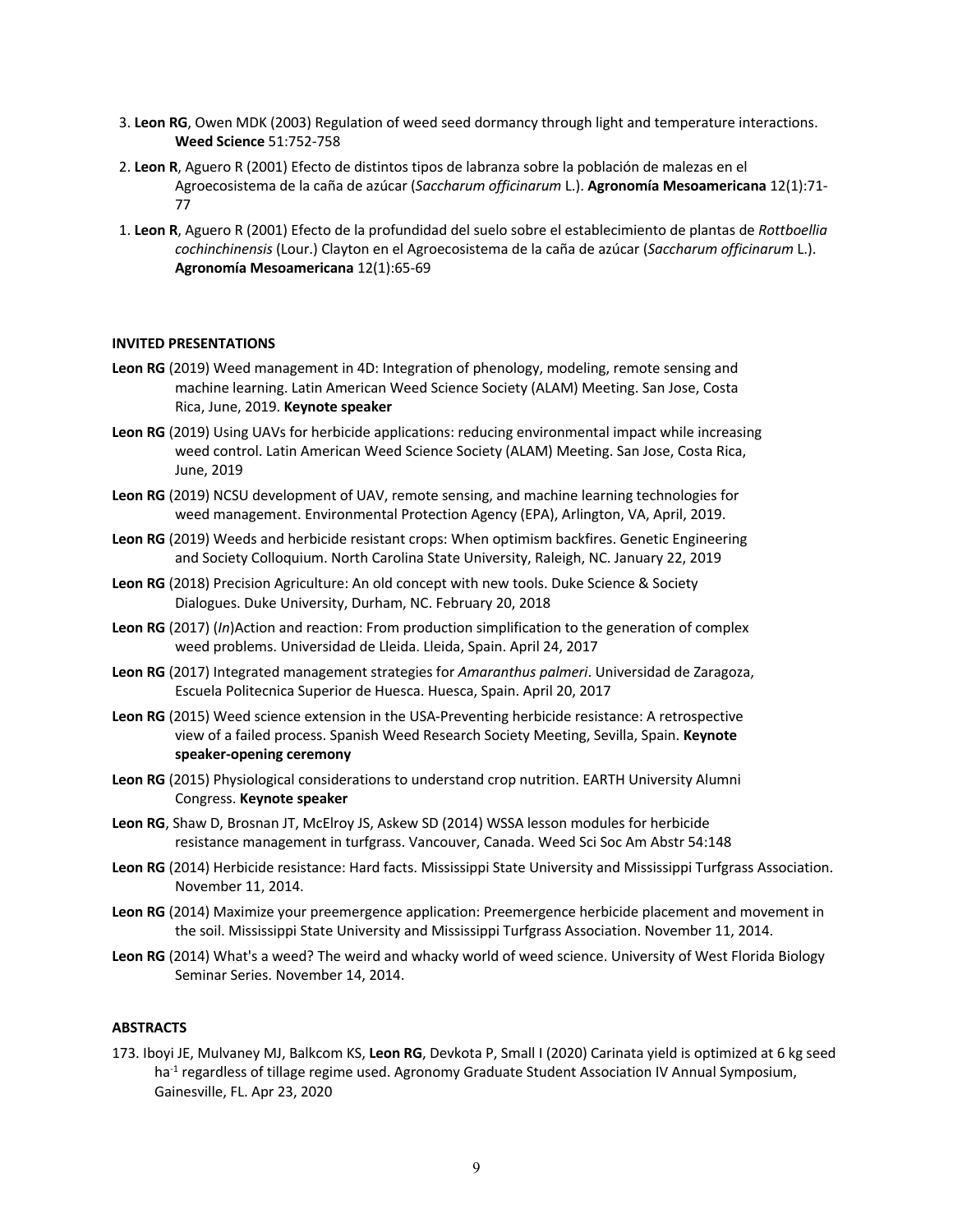- 172. Mulvaney MJ, Jani AD, **Leon RG**, Erickson J, Enloe HA (2020) Nitrogen credits from peanut to wheat. Southern Branch ASA Annual Meeting. Louisville, KY. Feb. 3, 2020
- 171. Bashyal M, Mulvaney MJ, Lee D, **Leon RG**, Maltais-Landry G, Wilson C, Erickson J (2020) Carinata yield and physiological response to nitrogen levels. Southern Branch ASA Annual Meeting. Louisville, KY. Feb. 1, 2020
- 170. Iboyi JE, Mulvaney MJ, **Leon RG**, Balkcom KS, Small I, Devkota P (2020) Previous crop effects on yield of *Brassica carinata* and summer crops. Southern Branch ASA Annual Meeting. Louisville, KY. Feb. 1, 2020
- 169. Bashyal M, Mulvaney MJ, **Leon RG**, Maltais-Landry G, Wilson C, Erickson J (2020) Nitrogen contribution from peanut residues to *Brassica carinata*. Southern Branch ASA Annual Meeting. Louisville, KY. Feb. 2, 2020
- 168. Iboyi JE, Mulvaney MJ, Balkcom KS, Seepaul R, **Leon RG**, Devkota P, Small I, George S, Wright D (2020) Carinata yield is optimized at 6 kg seed per hectare rate regardless of tillage regime used. Southern Branch ASA Annual Meeting. Louisville, KY. Feb. 2, 2020
- 167. Tiwari, Dekvota P, Mulvaney MJ, **Leon RG**, Reinhardt T, Kharel P (2020) Summer annual weed seed banks as influenced by winter carinata production. Proc South Weed Sci Soc 73:217
- 166. Jones EA, Everman W, **Leon RG**, Cahoon C (2020) Surveying the use and efficacy of glufosinate in North Carolina row crops. Proc South Weed Sci Soc 73:196
- 165. Jones EA, Everman W, **Leon RG**, Sanders JR, Contreras DJ, Granadino MA, Fajardo MA (2020) Evaluating efficacy of dicamba and glufosinate applied alone or in combination. Proc South Weed Sci Soc 73:131
- 164. Tiwari, Dekvota P, Mulvaney MJ, **Leon RG**, Reinhardt T, Kharel P (2020) Influence of winter *Brassica carinata* production on summer annual weeds emergence. Proc South Weed Sci Soc 73:124
- 163. Ramsey SA, Locke AM, Everman W, Jordan DL, **Leon RG** (2020) Growth responses of *Amaranthus palmeri* to planting arrangements. Proc South Weed Sci Soc 73:123
- 162. Basinger N, Weisberger D, **Leon RG** (2020) Palmer amaranth sphere of influence effects on cotton growth and productivity. Proc South Weed Sci Soc 73:23
- 161. Ramsey SA, Post A, Reinhardt Piskackova TA, Camacho ME, **Leon RG** (2020) Exploring *Brassica carinata* (A.) Braun tolerance to preemergence and postemergence herbicides. Northeastern Plant Pest and Soils Conference. January, Philadelphia, PA.
- 160. Ramsey SA, Everman WJ, Jordan DL, Locke AM, **Leon RG** (2020) Canopy responses to homogeneous and heterogeneous planting arrangements in corn. Northeastern Plant Pest and Soils Conference. January, Philadelphia, PA.
- 159. Camacho ME, Gannon TW, Amoozegar A, Heitman JL, **Leon RG** (2020) Comparing the role of soil water potential and hydraulic conductivity on weed seed germination. Northeastern Plant Pest and Soils Conference. January, Philadelphia, PA.
- 158. Jones EA, Everman WJ, **Leon RG**, Cahoon C (2020) Assessing glufosinate use and evaluating farmer use efficacy in North Carolina soybeans. Northeastern Plant Pest and Soils Conference. January, Philadelphia, PA.
- 157. Hunter III J, Gannon TW, Richardson RJ, Neal J, **Leon RG** (2020) Factors determining application accuracy when using a UAV-sprayer based on previous weed mapping. Northeastern Plant Pest and Soils Conference. January, Philadelphia, PA.
- 156. Reinhardt Piskackova TA, Reberg-Horton C, Richardson RJ, Jennings KM, **Leon RG** (2020) The importance of day length in modeling *Raphanus raphanistrum* phenology. Northeastern Plant Pest and Soils Conference. January, Philadelphia, PA.
- 155. Reinhardt Piskackova TA, Reberg-Horton C, Richardson RJ, Jennings KM, Austin R, **Leon RG** (2020) Can repeat photography be used to generate weed emergence models? Northeastern Plant Pest and Soils Conference. January, Philadelphia, PA.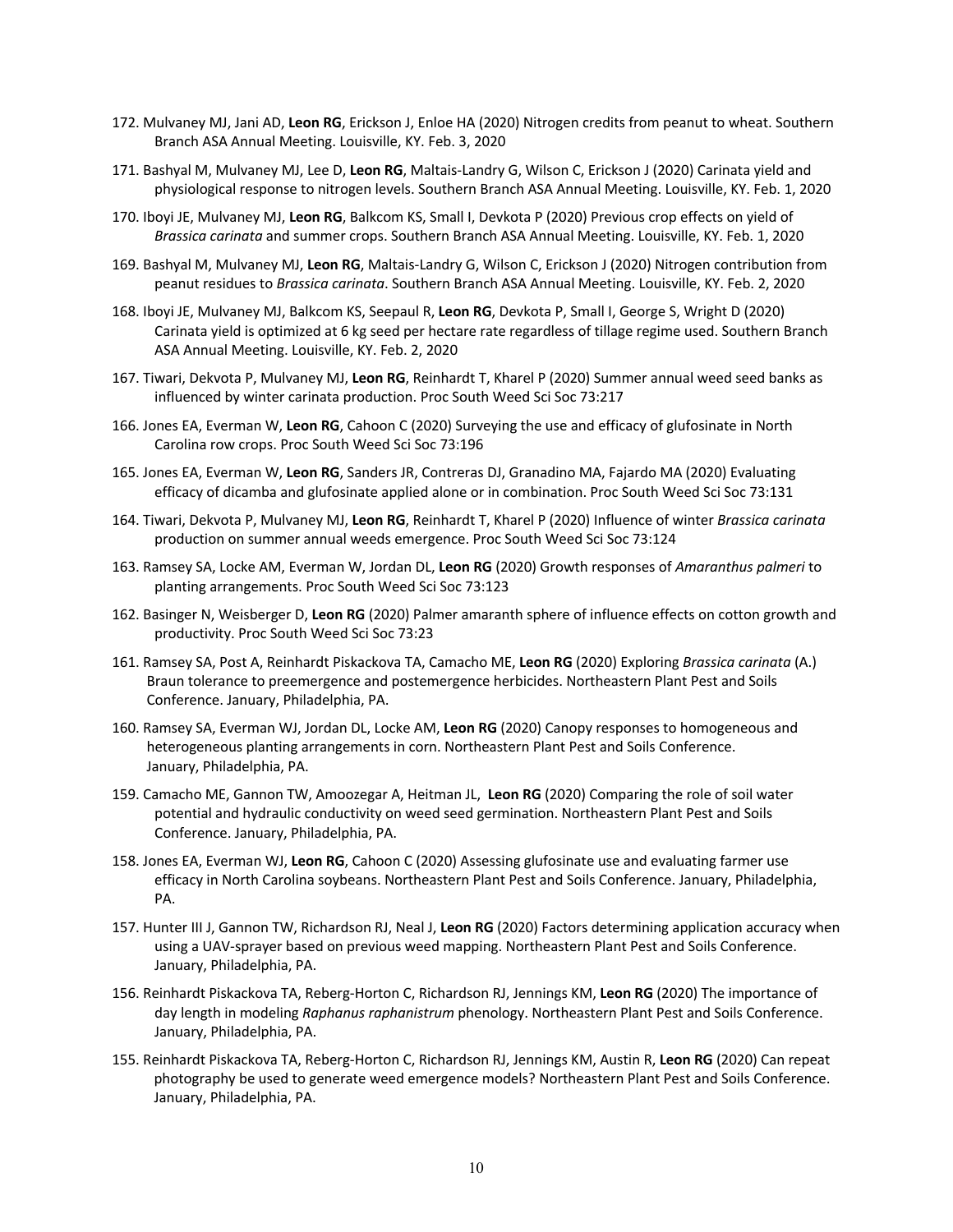- 154. Reinhardt Piskackova TA, Reberg-Horton C, Richardson RJ, Jennings KM, **Leon RG** (2019) Using emergence and phenology models to determine minimum number of control actions. North Central Weed Science Society. December, Columbus OH.
- 153. Reinhardt Piskackova TA, Reberg-Horton C, Richardson RJ, Jennings KM, **Leon RG** (2019) Predicting *Amaranthus palmeri* emergence with thermal time models. North Central Weed Science Society. December, Columbus OH.
- 152. Tiwari R, Devkota P, Mulvaney MJ, Leon RG (2019) 2019. Winter and summer weed population dynamics on *Brassica carinata* cropping systems. ASA-CSSA-SSSA International Annual Meeting, San Antonio, TX, Nov. 10-13, 2019.
- 151. Tiwari R, Devkota P, Mulvaney MJ, **Leon RG** (2019) Influence of crop history and *S*-metolachlor (Dual Magnum) on *Brassica carinata* production. ASA-CSSA-SSSA International Annual Meeting, San Antonio, TX, Nov. 10-13, 2019.
- 150. Tiwari R, Devkota P, Mulvaney MJ, **Leon RG** (2019) Weed ecology and management within *Brassica*  carinata cropping systems. Carinata Biomaterials Summit 2019 & 2<sup>nd</sup> SPARC Annual Meeting, North Florida Research and Education Center, Quincy, FL, March 5-7, 2019.
- 149. Mulvaney MJ, Jani AD, **Leon RG**, Erickson J, Enloe HA (2019) Peanut nitrogen availability to a subsequent wheat crop. ASA-CSSA-SSSA International Annual Meeting, San Antonio, TX, Nov. 10-13, 2019.
- 148. Bashyal M, Mulvaney MJ, Crozier C, **Leon RG**, Maltais-Landry G, Wilson C, Erickson JE (2019) Estimating nitrogen credit from peanut to *Brassica carinata*. ASA-CSSA-SSSA International Annual Meeting, San Antonio, TX, Nov. 10-13, 2019.
- 147. Bashyal M, Mulvaney MJ, Lee D, **Leon RG**, Maltais-Landry G, Wilson C, Erickson JE (2019) Carinata growth and yield response to nitrogen rates. ASA-CSSA-SSSA International Annual Meeting, San Antonio, TX, Nov. 10-13, 2019.
- 146. Bashyal M, Mulvaney MJ, Crozier C, **Leon RG**, Maltais-Landry G, Wilson C, Erickson JE (2019) *Brassica carinata* nutrient uptake and partitioning across maturity groups and latitudes. ASA-CSSA-SSSA International Annual Meeting, San Antonio, TX, Nov. 10-13, 2019.
- 145. Iboyi JE, Mulvaney MJ, Balkcom KS, Seepaul R, **Leon RG**, Devkota P, Small IM, George S, Wright DL (2019) Tillage and seeding rate effects on the performance of *Brassica carinata*. ASA-CSSA-SSSA International Annual Meeting, San Antonio, TX, Nov. 10-13, 2019.
- 144. Iboyi JE, Mulvaney MJ, **Leon RG**, Bshyal M, Noia RS, Balkcom KS, Small IM, Devkota P (2019) Physiological behaviour of *Brassica carinata* in response to different plant population density under different tillage systems. ASA-CSSA-SSSA International Annual Meeting, San Antonio, TX, Nov. 10-13, 2019.
- 143. Iboyi JE, Mulvaney MJ, **Leon RG**, Balkcom KS, Devkota P, Small IM (2019) Previous summer crop effects on yield of *Brassica carinata*. ASA-CSSA-SSSA International Annual Meeting, San Antonio, TX, Nov. 10-13, 2019.
- 142. Hare AT, Jordan DL, Edmisten KL, **Leon R**, Post A (2009) Potential for agronomic crops in a double cropping system with wheat (*Triticum aestivum* L.) in North Carolina. Proc Am Peanut Res Educ Soc 51:123
- 141. Mahoney DJ, Jordan D, Hare AT, Burgos NR, Jennings KM, **Leon R**, Vann MC (2019) Palmer amaranth from the North Carolina Coastal Plain: More cause for concern with the herbicide toolbox? Weed Sci Soc North Carolina Annual Meeting Abstracts. March 2019. Raleigh, NC.
- 140. Jones EAL, Owen MDK, **Leon RG**, Everman WJ (2019) Multiple herbicide resistance traits influence reproductive capacities in select waterhemp populations. Weed Sci Soc North Carolina Annual Meeting Abstracts. March 2019. Raleigh, NC.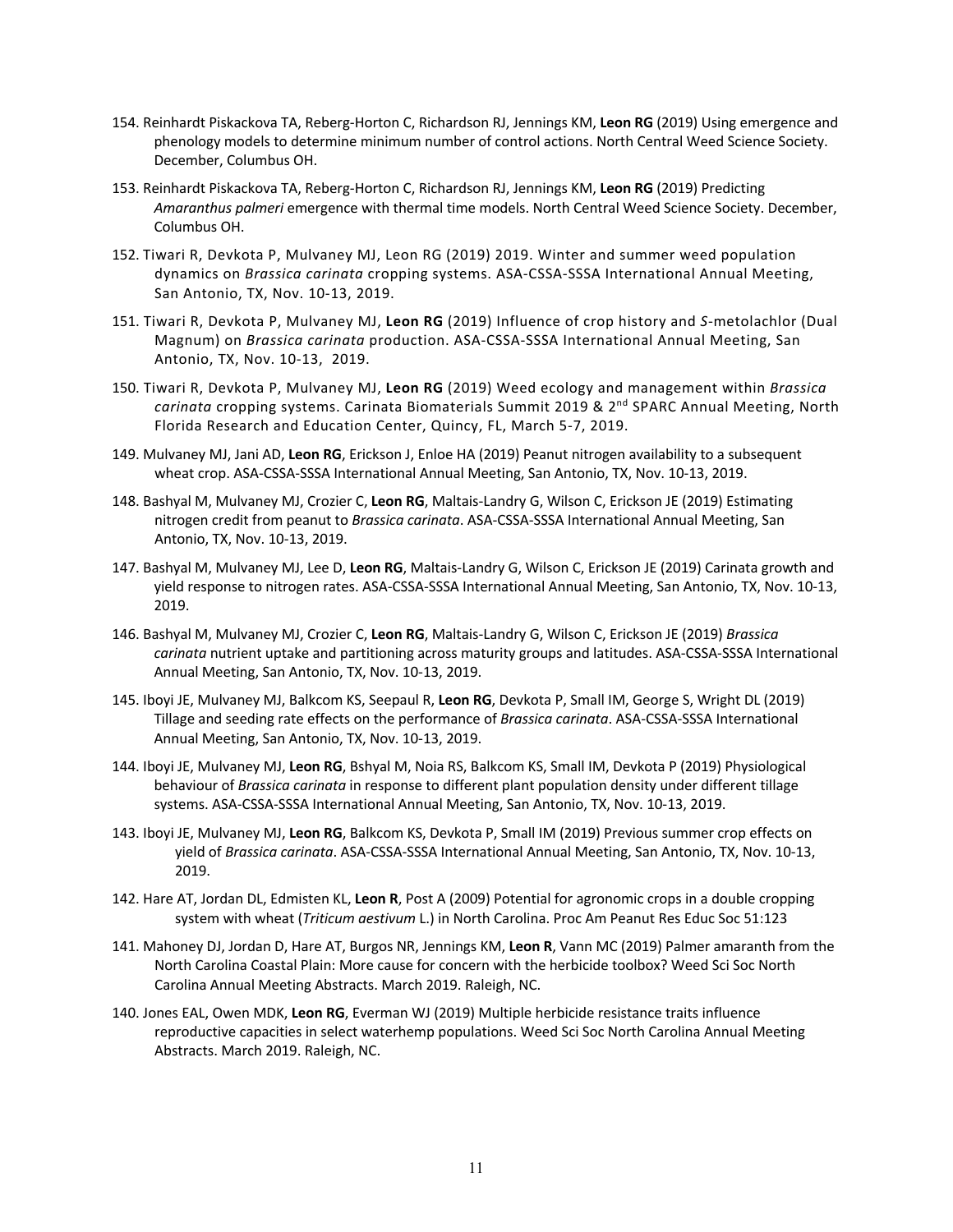- 139. Hare AT, Jordan DL, **Leon RG**, Inman MD (2019) Weed management effects on peanut yield and weed populations the following year. Weed Sci Soc North Carolina Annual Meeting Abstracts. March 2019. Raleigh, NC.
- 138. Moore L, Jennings K, Monks D, **Leon R**, Jordan D, Boyette M (2019) Herbicide and growth regulator effects on mature Palmer amaranth (*Amaranthus palmeri*) seed. Weed Sci Soc North Carolina Annual Meeting Abstracts. March 2019. Raleigh, NC.
- 137. Moore L, Jennings K, Monks D, **Leon R**, Jordan D, Boyette M (2019) Efficacy of tank mixes containing linuron for Palmer amaranth control in sweetpotato. Weed Sci Soc North Carolina Annual Meeting Abstracts. March 2019. Raleigh, NC.
- 136. Piskackova TA, Jennings KM, Richardson R, Reberg-Horton C, **Leon RG** (2019) Modeling sicklepod phenology patterns over chronological, thermal, and hydrothermal time. Weed Sci Soc North Carolina Annual Meeting Abstracts. March 2019. Raleigh, NC.
- 135. Hunter JE, Austin RE, Richardson R, Gannon T, Neal J, **Leon R** (2019) Weed management evaluation of an integrated system combining UAV-based weed mapping and a UAV-sprayer. Weed Sci Soc North Carolina Annual Meeting Abstracts. March 2019. Raleigh, NC.
- 134. Mahoney DJ, Jordan D, Hare AT, Burgos NR, Jennings KM, **Leon R**, Vann MC (2019) Growth and seed production of Palmer amaranth when competing with row crops in North Carolina. Weed Sci Soc North Carolina Annual Meeting Abstracts. March 2019. Raleigh, NC.
- 133. Hunter JE, Austin RE, Richardson R, Gannon T, Neal J, **Leon R** (2019) Accuracy and efficiency of herbicide applications of an integrated system using an UAV-sprayer and remote sensor-generated weed map. Weed Sci Soc Am Abstr 59:307
- 132. Reinhardt Piskackova TA, Jennings KM, Richardson R, Reberg-Horton C, **Leon RG** (2019) Describing phenology patterns of different natural cohorts of sicklepod (*Senna obtusifolia* (L.) Irwin & Barneby) using sigmoidal models. Weed Sci Soc Am Abstr 59:265
- 131. Mahoney DJ, Jordan D, Hare AT, Burgos NR, Jennings KM, **Leon R**, Vann MC (2019) Palmer amaranth growth and fecundity in competition with various row crops in North Carolina. Weed Sci Soc Am Abstr 59:265
- 130. Reinhardt Piskackova TA, Jennings KM, Richardson R, Reberg-Horton C, **Leon RG** (2019) Wild radish (*Rapahanus raphanistrum* L.) seedling emergence in NC. Weed Sci Soc Am Abstr 59:144
- 129. Mahoney DJ, Jordan D, Burgos NR, Jennings KM, **Leon R**, Vann MC (2019) State of resistance for Palmer amaranth populations from the North Carolina Coastal Plain. Weed Sci Soc Am Abstr 59:76
- 128. Jones EA, Owen MD, **Leon R**, Everman W (2019) Evaluating the reproductive capacities of select multiple herbicide-resistant *Amaranthus tuberculatus* populations. Weed Sci Soc Am Abstr 59:51
- 127. Hunter JE, Austin RE, Richardson R, Gannon T, Neal J, **Leon R** (2019) Off-target movement risk associated with flying strategies, nozzle type, and wind variability for an unmanned aerial sprayer. Weed Sci Soc Am Abstr 59:27
- 126. Hunter JE, Austin RE, Richardson RJ, Gannon T, Neal JC, **Leon RG** (2019) Integration of UAV-based weed mapping with a UAV-sprayer for increasing weed control efficiency. Proc South Weed Sci Soc 72:144
- 125. Mahoney DJ, Jordan D, Hare AT, **Leon RG** (2019) Herbicide efficacy as influenced by density and duration of shade. Proc South Weed Sci Soc 72:96
- 124. Hare AT, Jordan D, **Leon RG**, Inman M (2019) Weed management effects on peanut yield and weed populations the following year. Proc South Weed Sci Soc 72:84
- 123. Hunter JE, Austin RE, Richardson RJ, Gannon T, Neal JC, **Leon RG** (2019) Spray efficacy and drift potential of an unmanned aerial sprayer influenced by cross-wind, flight speed, and nozzle selection. Proc South Weed Sci Soc 72:72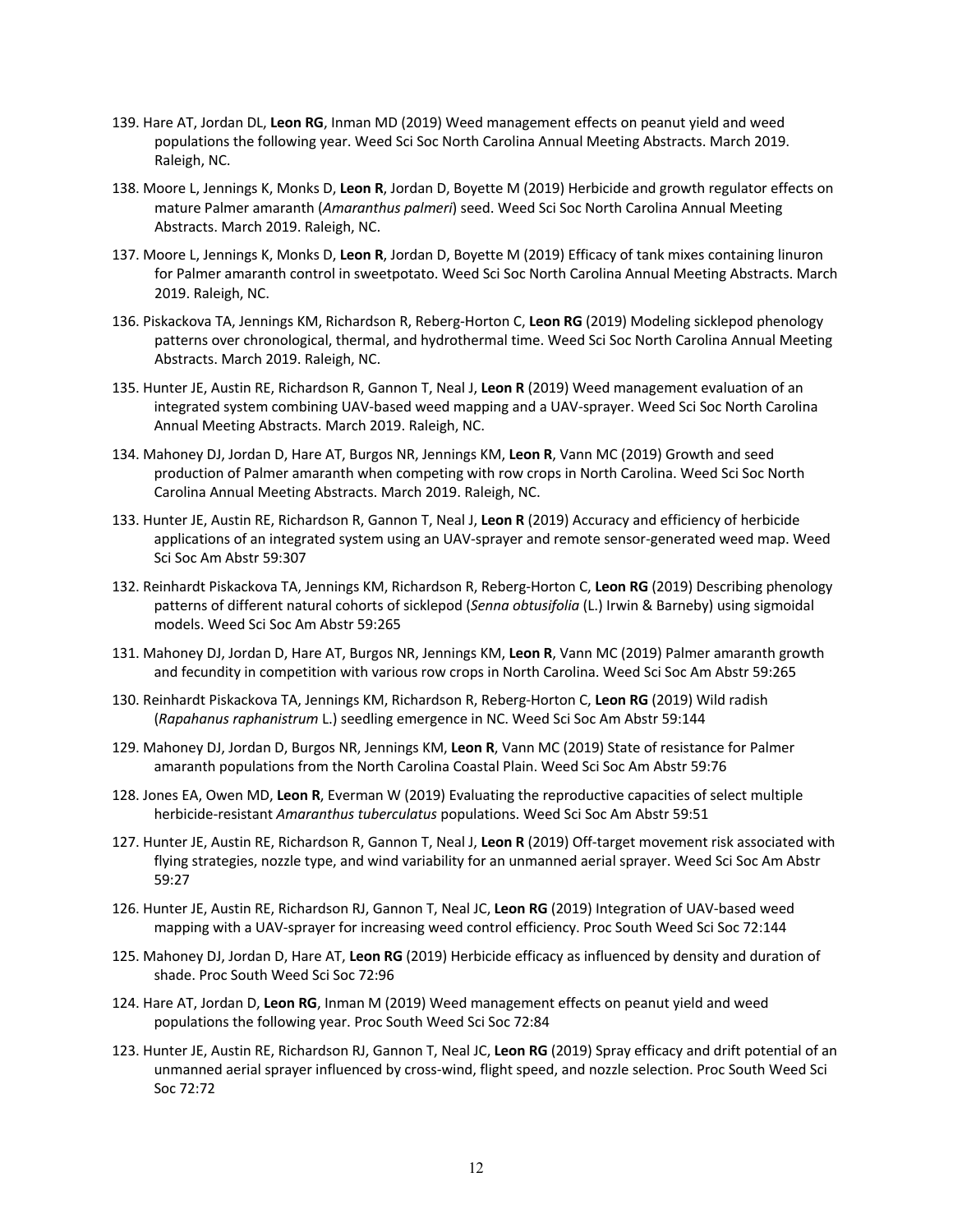- 122. Reinhardt Piskackova TA, Jennings K, Reberg-Horton C, Richardson RJ, **Leon RG** (2019) Implications of a biphasic model to predict radish (*Raphanus raphanistrum* L.) emergence. Northeastern Plant Pest and Soils Conference. Hunt Valley, MD.
- 121. Reinhardt Piskackova TA, Reberg-Horton C, Richardson RJ, Jennings K, **Leon RG** (2019) Modeling Palmer amaranth (*Amaranthus palmeri* S. Watson) emergence using chronological, thermal, and hydro-thermal time. Northeastern Plant Pest and Soils Conference. Hunt Valley, MD.
- 120. Koss S, Reberg-Horton SC, Leon RG, Murphy JP, Mirsky SB (2018) Allelopathic cereal rye breeding. ASA-CSSA Annual Meeting Abstracts. November 2018, Baltimore, MD.
- 119. Jani AD, Mulvaney MJ, **Leon RG**, Seepaul R, Wright D, Hoffman T (2018) *Brassica carinata* growth and yield characteristics are determined more by row spacing than seeding rate in Southeastern USA. ASA-CSSA Annual Meeting Abstracts. November 2018, Baltimore, MD.
- 118. Liu W, **Leon RG**, Unruh JB, Kenworthy KE, MacDonald GE, Trenholm LE (2018) Characterization of fluazifop-Pbutyl tolerance in six zoysiagrass cultivars. ASA-CSSA Annual Meeting Abstracts. November 2018, Baltimore, MD.
- 117. Maia LOR, Shaddox TW, **Leon RG**, Kruse J, Unruh JB (2018) Effects of simultaneous fertilizer and preemergence herbicide applications on nitrogen uptake and leaching from Tifway 419 bermudagrass. ASA-CSSA Annual Meeting Abstracts. November 2018, Baltimore, MD.
- 116. Maia LOR, Shaddox TW, **Leon RG**, Kruse J, Unruh JB (2018) Influence of preemergence herbicides on phosphorus leaching from Tifway 419 bermudagrass. ASA-CSSA Annual Meeting Abstracts. November 2018, Baltimore, MD.
- 115. Jani AD, Mulvaney MJ, **Leon RG**, Seepaul R, Wright D (2018) Nitrogen (N) release patterns from environmental smart N (ESN) during winter crop production in the Southeastern USA. ASA-CSSA Annual Meeting Abstracts. November 2018, Baltimore, MD.
- 114. Hunter J, Gannon T, Richardson RJ, Neal J, **Leon R** (2018) Nozzle and speed selection for site-specific herbicide applications using an unmanned aerial sprayer. Aquat Plant Manag Soc Abstr 58:37
- 113. Reinhardt TA, **Leon RG**, Reberg-Horton C, Richardson RJ, Jennings K, Austin R (2018) Using image classification to identify wild radish seedlings. Weed Sci Soc North Carolina Annual Meeting Abstracts. March 2018. Raleigh, NC.
- 112. Reinhardt TA, **Leon RJ** (2018) Differences in weed community characterization between two seed bank analysis techniques. Northeast Weed Sci Soc Annual Meeting. Philadelphia, PA.
- 111. Horak MJ, Bagavathiannan M, Rouse CE, Shaw D, **Leon RG** (2018) WSSA Herbicide resistance portal: Helping end-users find useful information to manage a serious problem. Northeast Weed Sci Soc Annual Meeting. Philadelphia, PA.
- 110. **Leon RG**, van der Laat R (2018) Modification of weed seed germination and seedling growth with fermentation residuals from bioethanol production. Weed Sci Soc Am Abstr 58:299
- 109. Leon RG, van der Laat R, Bravo W, Ferrell J (2018) Q<sub>ST</sub>-F<sub>ST</sub> genetic analysis confirms evolution of adaptive traits in Palmer amaranth (*Amaranthus palmeri*). Weed Sci Soc Am Abstr 58:289
- 108. Horak M, Bagavathiannan M, Rouse C, Shaw D, **Leon R** (2018) WSSA Herbicide Resistance Portal: Helping endusers find useful information to manage a serious problem. Weed Sci Soc Am Abstr 58:231
- 107. **Leon RG**, Wright DL (2018) Allowing temporary weed seed bank growth does not affect cash crop yield in an integrated livestock-row crop rotation. Weed Sci Soc Am Abstr 58:96
- 106. Oliveira Ribeiro Maia L, Shaddox TW, **Leon R**, Kruse JK (2018) Effects of simultaneous fertilizer and preemergence herbicide applications on nutrient uptake and leaching on Tifway 419 bermudagrass (*Cynodon dactylon*). Weed Sci Soc Am Abstr 58:5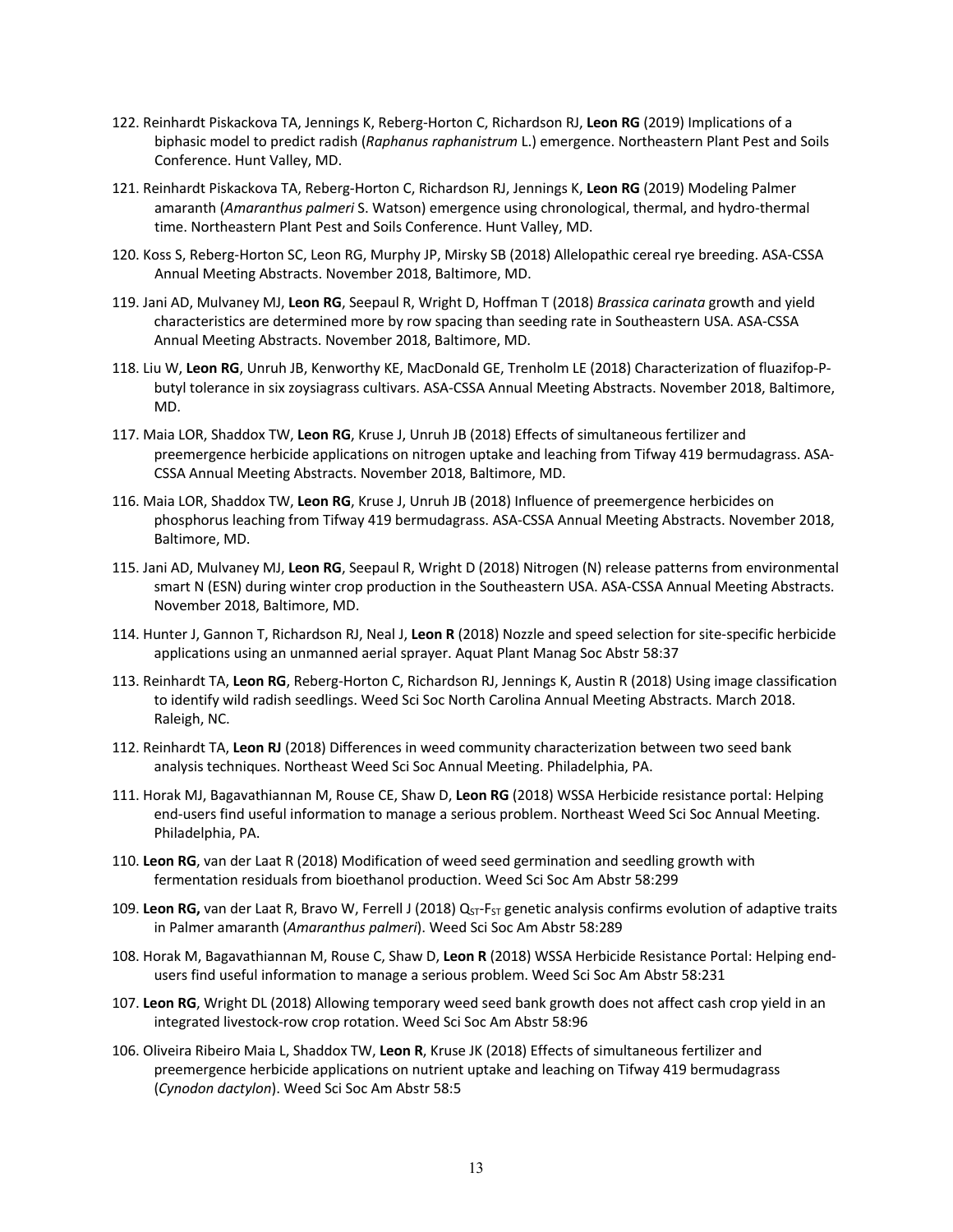- 105. Mahoney DJ, Jordan D, Hare A, Roma-Burgos N, Jennings K, **Leon R**, Vann M (2018) The effect of soybean population and herbicide application timing on in- and subsequent-season weed control. Proc South Weed Sci Soc 71:170
- 104. Horak M, Bagavathiannan M, Rouse C, Shaw D, **Leon R** (2018) WSSA Herbicide Resistance Portal: Helping endusers find useful information to manage a serious problem. Proc South Weed Sci Soc 71:134
- 103. Mahoney DJ, Jordan D, Hare A, Roma-Burgos N, Jennings K, **Leon R**, Vann M (2018) Presence and distribution of Palmer amaranth resistant to PPO-inhibiting herbicides in the North Carolina Coastal Plains. Proc South Weed Sci Soc 71:56
- 102. **Leon R**, Ferrell J, Mulvaney M (2018) Identification of herbicides for weed control in carinata (*Brassica carinata*). Proc South Weed Sci Soc 71:29
- 101. Liu W, MacDonald GE, Unruh JB, Kenworthy KE, Trenholm LE, **Leon RG** (2017) Application timing affects tolerance of zoysiagrass toward fluazifop and safening effect of triclopyr. ASA-CSSA-SSSA Annual Meeting Abstracts. October 2017, Tampa, FL. 271-11
- 100. Jani, AD, Mulvaney MJ, Erickson J, **Leon RG**, Wood CW, Rowland DL (2017) Nitrogen contributions from latesummer planted cover crops to winter wheat in a conservation tillage cropping system. ASA-CSSA-SSSA Annual Meeting Abstracts. October 2017, Tampa, FL.
- 99. Jani, AD, Mulvaney MJ, Erickson J, **Leon RG**, Wood CW, Rowland DL (2017) Evaluation of peanut residue nitrogen contributions to wheat in a conservation tillage cropping system. ASA-CSSA-SSSA Annual Meeting Abstracts. October 2017, Tampa, FL.
- 98. Martin LJ, Sellers BA, Ferrell JA, **Leon RG**, Vendramini JMB (2017) Tolerance of perennial peanut (*Arachis glabrata*) to glyphosate and triclopyr. Proc Florida Weed Sci Soc 39:22
- 97. Bravo W, **Leon RG**, Ferrell JA, Mulvaney M, Wood W (2017) Is Palmer amaranth (*Amaranthus palmeri*) adapting to crop management and becoming more aggressive? Proc Florida Weed Sci Soc 39:21
- 96. Durham M, Ferrell J, Thomason K, **Leon R** (2017) Efficacy of sequential glufosinate and dicamba applications on Palmer amaranth (*Amaranthus palmeri*). Proc Florida Weed Sci Soc 39:14
- 95. Pearsaul D, **Leon RG**, Sellers BA, Odero DC, Silveira MA (2017) Limited interactive responses between verticutting and herbicide programs for tropical signalgrass (*Urochloa subquadripara*) control in turfgrass. Proc Florida Weed Sci Soc 39:11
- 94. Jani AD, Mulvaney MJ, Rowland DL, Couch A, Erickson J, **Leon RG**, Wood CW (2017) Temporal patterns of sesame (*Sesamum indicum* L.) nutrient uptake in the southeastern US. Southern Branch American Society of Agronomy Annual Meeting, Mobile, AL. February
- 93. Bravo W, **Leon RG**, Ferrell J, Mulvaney M, Wood W (2017) Palmer amaranth (*Amaranthus palmeri*) adaptations to cropping systems: Looking beyond glyphosate-resistance. Weed Sci Soc Am Abstr 57:279
- 92. Young NG, **Leon RG**, James JR (2017) Pinoxaden: A new herbicide for tropical signalgrass (*Urochloa subquadripara*) management in bermudagrass. Weed Sci Soc Am Abstr 57:229
- 91. Li S, **Leon RG** (2017) Cotton and peanut responses to 2,4-D and dicamba applied PRE and POST. Weed Sci Soc Am Abstr 57:207
- 90. Bravo W, **Leon R**, Ferrell J, Mulvaney M, Wood W (2017) Using populations studies to understand Palmer amaranth (*Amaranthus palmeri*) adaptations to cropping systems. Proc South Weed Sci Soc 70:240
- 89. Tillery SW, McElroy JS, Boyd AP, **Leon R**, McCarty LB, McCullough P, Kelly S, Baker R (2017) Impact of metsulfuron and nitrogen fertility on centipedegrass. Proc South Weed Sci Soc 70:213
- 88. Sperry BP(g), Ferrell J, **Leon R**, Rowland D, Mulvaney M (2017) Preplant applications of 2,4-D and dicamba in sesame (*Sesamum indicum* L.). Proc South Weed Sci Soc 70:152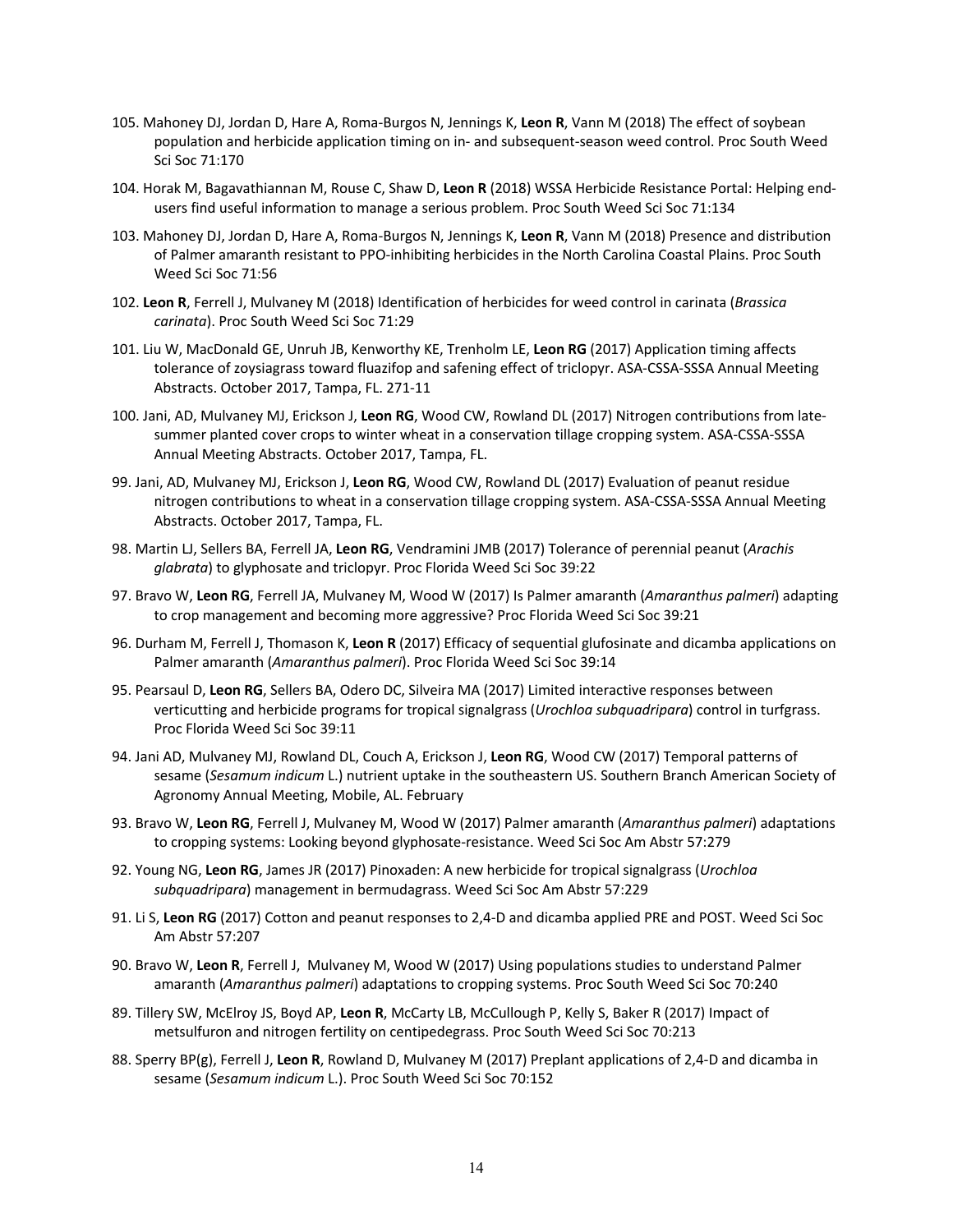- 87. Pearsaul DG, **Leon R**, Sellers BA, Odero DC, Silveira M (2017) Integrated approaches for tropical signalgrass (*Urochloa subquadripara*) control in turfgrass. Proc South Weed Sci Soc 70:141
- 86. Durham MW, Thomason K, Ferrell J, **Leon R** (2017) Efficacy of sequential glufosinate and dicamba applications on Palmer amaranth (*Amaranthus palmeri*). Proc South Weed Sci Soc 70:66
- 85. Reyes-Cabrera J, Erickson JE, **Leon RG** (2016) Sweet sorghum for biofuels is an alternative to conventional cotton-peanut rotation in the southeastern U.S. American Society of Agronomy: Bioenergy System Session. Phoenix, AZ. November. 3rd place.
- 84. Reyes-Cabrera J, **Leon RG**, Erickson JE (2016) Elephantgrass exhibits higher biomass production and water use efficiency and less nitrate leaching than bahiagrass. American Society of Agronomy: Crop Ecology, Management and Quality Session. Phoenix, AZ. November
- 83. Jani AD, Mulvaney MJ, Rowland DL, Couch A, Erickson J, **Leon RG**, Wood CW (2016) Nutrient Uptake and Partitioning in Modern, Diverse Sesame Cultivars in the Southeastern USA. Poster no. 178-606. ASA-CSSA-SSSA International Annual Meetings, Phoenix, AZ. Nov. 7
- 82. Jani AD, Mulvaney MJ, Enloe HA, Erickson J, Rowland DL, **Leon RG**, Wood CW (2016) Peanut (Arachis hypogaea L.) Residue Nitrogen Mineralization under Contrasting Residue Loads and Tillage Systems. ASA-CSSA-SSSA International Annual Meetings, Phoenix, AZ. Nov. 7
- 81. **Leon RG**, Mulvaney MJ (2016) Exploring the importance of growth habit and canopy architecture of peanut competitive ability against weeds. Proc Am Peanut Res Educ Soc 48:16
- 80. Brecke BJ, **Leon RG** (2016) Peanut cultivar response to common peanut herbicides. Proc Am Peanut Res Educ Soc 48:16
- 79. **Leon RG**, Bravo-Hoyos W, Mulvaney MJ, Ferrell JA (2016) Beyond glyphosate resistance: adaptation of *Amaranthus palmeri* populations to cropping systems. Proceedings of 7th International Weed Science Society Congress, Prague, Czech Republic. 775
- 78. **Leon RG**, Agüero R, Calderón D (2016) Weed diversity and distribution is influenced by field fragmentation and soil texture in sugarcane fields. Proceedings of 7th International Weed Science Society Congress, Prague, Czech Republic. 485
- 77. Brecke BJ, **Leon RG** (2016) Single and sequential applications of indaziflam for broadleaf control, long-term annual grass control, and turfgrass tolerance in warm-season turfgrasses. Proceedings of 7th International Weed Science Society Congress, Prague, Czech Republic. 172
- 76. Brecke BJ, **Leon RG** (2016) Single and sequential applications of indaziflam for broadleaf control, long-term annual grass control, and turfgrass tolerance in warm-season grasses. Proc Florida Weed Sci Soc 38:24
- 75. Liu W, **Leon RG**, Kenworthy KE, Unruh JB (2016) Screening and characterization of fluazifop-P-butyl (Fusilade) tolerance in zoysiagrass control. Proc Florida Weed Sci Soc 38:18
- 74. Bravo W, **Leon RG**, Ferrell J, Mulvaney M, Wood W (2016) Differentiation of life-history traits of Palmer amaranth populations (*Amaranthus palmeri*) and their response to nitrogen fertilization. Proc Florida Weed Sci Soc 38:16
- 73. Martin LJ, Sellers BA, Vendramini JMB, Dias JC, Ferrell JA, **Leon RG** (2016) Evaluating tolerance of perennial peanut (*Arachis pintoi*) to Pre- and Post-emergence herbicides. Proc Florida Weed Sci Soc 38:15
- 72. Pearsaul D, **Leon RG**, Sellers B, Silveira ML, Odero C (2016) Tropical signalgrass control through integrated management programs. Proc Florida Weed Sci Soc 38:13
- 71. **Leon RG**, Tillman B (2016) Weed competition potential of peanut cultivars differing in canopy architecture. Weed Sci Soc Am Abstr 56:453
- 70. Brecke BJ, **Leon RG**, Tillman B (2016) Peanut cultivar response to selected herbicides. Weed Sci Soc Am Abstr 56:394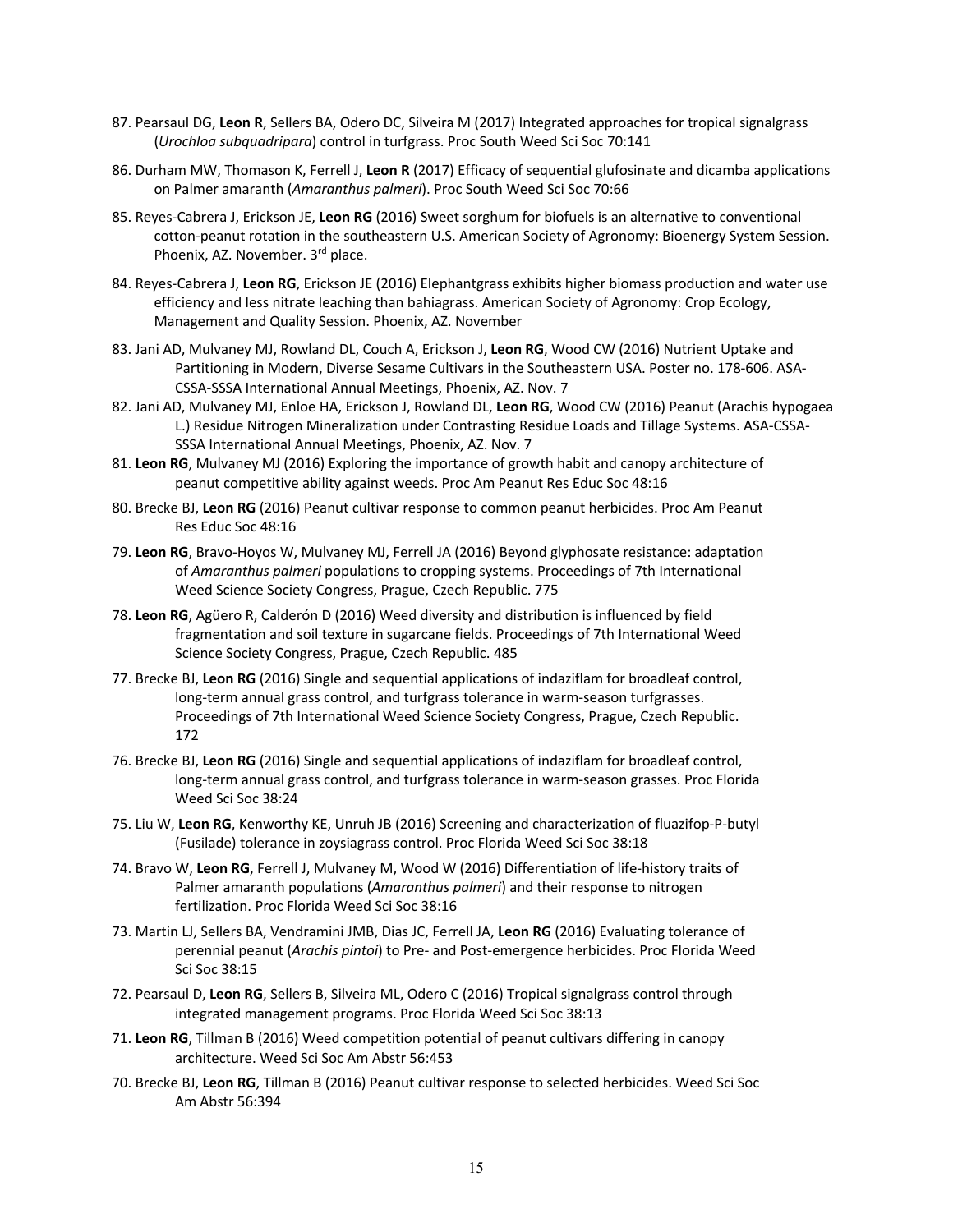- 69. **Leon RG**, Aguero R, Calderon D (2016) Diversity and habitat preferences of weed communities in sugar cane fields in the tropics. Weed Sci Soc Am Abstr 56:360
- 68. Young NG, **Leon RG**, Brosnan JT, James JR (2016) Tropical signalgrass (*Urochloa subquadripara*) control is influenced by differential response of acetolactate synthase inhibitor class to exogenous gibberellic acid (GA3) and controlled-release urea. Weed Sci Soc Am Abstr 56:351
- 67. Young NG, **Leon RG**, Brosnan JT, James JR (2016) Three way interactions involving trifloxysulfuron, cultural practice, and nitrogen fertilization enable mature tropical signalgrass (*Urochloa subquadripara*) control. Weed Sci Soc Am Abstr 56:349
- 66. Sperry BP, Ferrell JA, **Leon R**, Mulvaney MJ, Rowland DL (2016) *S*-metolachlor interactions with sesame establishment. Weed Sci Soc Am Abstr 56:264
- 65. Martin LJ, Sellers BA, Ferrell JA, Vendramini JM, **Leon R**, Dias JC (2016) Tolerance of *Arachis pintoi*  to PRE and POST emergence herbicides. Weed Sci Soc Am Abstr 56:166
- 64. Lenhardt M, Wells S, Spesard B, **Leon RG** (2016) Cooperative efforts to solve tropical signalgrass control problems in turfgrass. Weed Sci Soc Am Abstr 56:161
- 63. Reyes-Cabrera J, **Leon RG**, Erickson JE, Rowland DL, Silveira ML, Morgan KT (2015) Biochar effects on soybean root growth and plant water status. American Society of Agronomy: Agronomic, Environmental, and Industrial Uses of Biochar Session. Minneapolis, MN. November
- 62. Liu W, **Leon RG**, Kenworthy KE, Unruh B, Xing L, Munoz PR (2015) Exploring the influence of zoysiagrass breeding lines quality on fluazifop-P-butyl injury. Proc Florida Weed Sci Soc 37:14
- 61. Brecke BJ, **Leon RG** (2015) Single and sequential applications of indaziflam for annual grass and broadleaf control in warm-season trufgrass. Weed Sci Soc Am Abstr 55:246
- 60. **Leon RG**, Gilbert RA, Comstock JC (2015) Growth, reproduction, and weed risk assessment scoring of energycane (*Saccharum* spp. × *Saccharum spontaneum*) clones vary when grown in tropical vs. subtropical conditions. Weed Sci Soc Am Abstr 55:193
- 59. **Leon RG**, Wright DL, Marois JJ (2015) The weed seed bank is more diverse and dynamic in a sodbased than a conventional peanut-cotton rotation. Weed Sci Soc Am Abstr 55:190
- 58. **Leon RG**, Tillman BL (2015) Intra-specific variation for postemergence herbicide tolerance in peanut. Weed Sci Soc Am Abstr 55:189
- 57. **Leon RG**, Ferrell JA (2015) Application timing effect on sicklepod and morningglory control and seed production of surviving plants after applications with glyphosate, 2,4-D, and dicamba combinations. Weed Sci Soc Am Abstr 55:134
- 56. Soni N, **Leon RG**, Erickson JE, Ferrell JA, Silveira ML (2015) Atrazine and pendimethalin weed control is reduced in soils amended with biochar. Weed Sci Soc Am Abstr 55:130
- 55. **Leon RG**, Wright DL, Marois JJ (2015) Crop phase changes weed seed bank composition and density in a sod-based crop rotation. Proc South Weed Sci Soc 68:260
- 54. **Leon RG**, Tillman BL (2015) Identification of peanut breeding lines with high and low tolerance to postemergence herbicides. Proc South Weed Sci Soc 68:252
- 53. **Leon RG**, Unruh B, Brecke BJ (2015) How does runoff movement of indaziflam and amicarbazone compare to other preemergence herbicides in turfgrass. Proc South Weed Sci Soc 68:208
- 52. Brecke BJ, **Leon RG** (2015) Indaziflam single and sequential applications for annual grass and broadleaf control in warm-season trufgrass. Proc South Weed Sci Soc 68:201
- 51. Soni N, **Leon RG**, Erickson JE, Ferrell JA, Silveira ML (2015) Biochar reduces preemergence herbicide availability and weed control when used as a soil amendment. Proc South Weed Sci Soc 68:125
- 50. Liu W, **Leon RG**, Kenworthy KE, Unruh B, Xing L, Munoz PR (2015) Exploring the influence of zoysiagrass breeding lines quality on fluazifop-P-butyl injury. Proc South Weed Sci Soc 68:95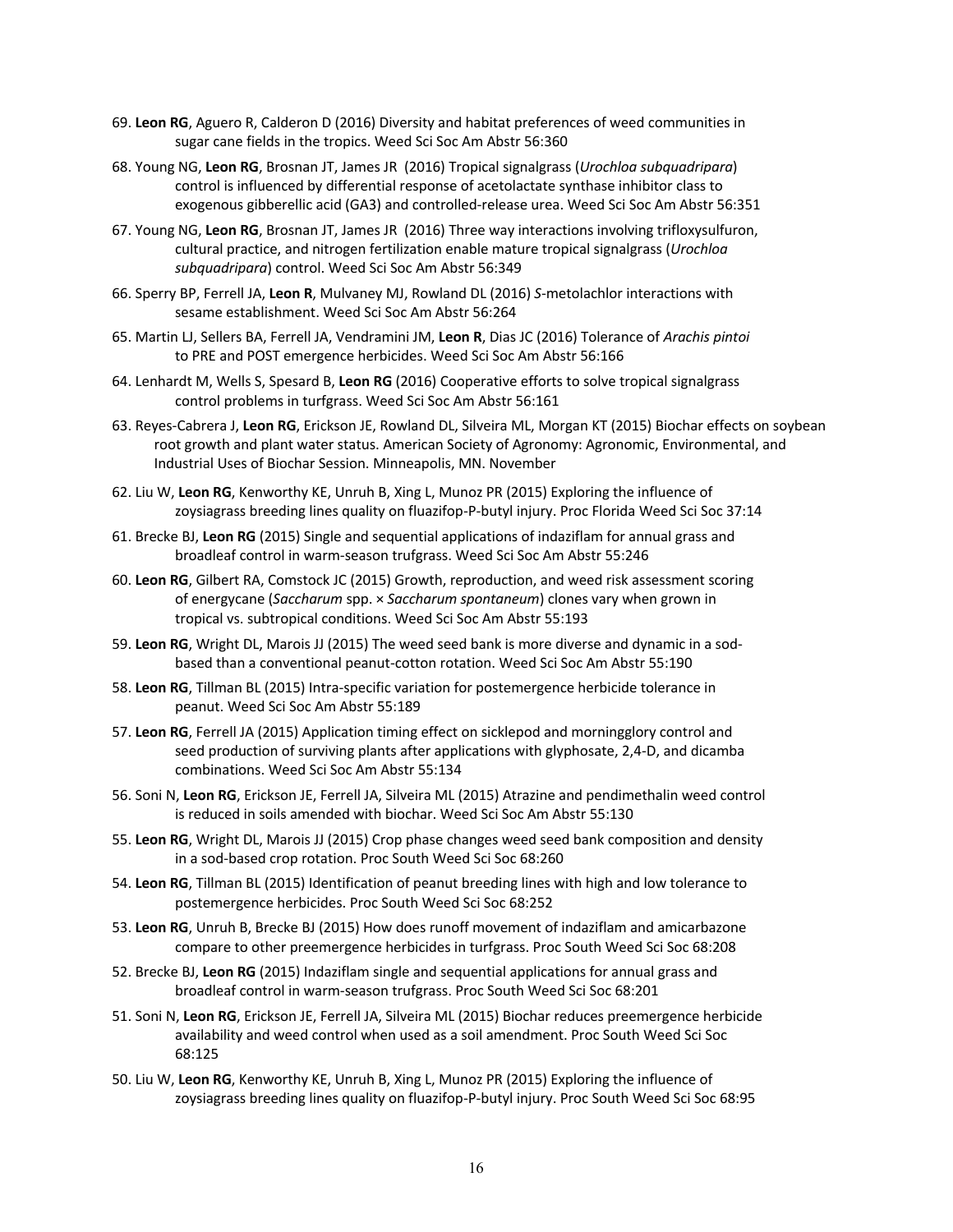- 49. **Leon RG**, Ferrell JA (2015) Sicklepod and morningglory control and seed production of surviving plants after treatment with tank mixtures of glyphosate with 2,4-D and dicamba. Proc South Weed Sci Soc 68:46
- 48. Erickson JE, **Leon RG**, Sollenberger LE, Silveira M, Ingram LO (2014) Direct effects of converting conventional cropping systems to biofuel cropping systems on ecosystem services for the southeastern U.S.A. USDA-NIFA. Sustainable Bioenergy PD. p.71
- 47. **Leon RG**, Tillman B (2014) Characterizing variability in postemergence herbicide tolerance in peanut breeding lines. Proc Am Peanut Res Educ Soc 46:53
- 46. Brecke B, **Leon RG,** Ferrell JA (2014) Peanut injury and yield reduction in response to simulated 2,4-D and dicamba drift at two growth stages. Proc Florida Weed Sci Soc 36:24
- 45. **Leon RG**, Tillman B, Unruh JB, Kenworthy KE (2014) Screening for herbicide tolerance as part of breeding programs to develop more robust weed control strategies. Proc Florida Weed Sci Soc 36:19
- 44. Abe DG, Sellers BA, Ferrell JA, **Leon RG**, Odero DC (2014) Tolerance of bermudagrass, stargrass and bahiagrass to aminocyclopyrachlor. Proc Florida Weed Sci Soc 36:12
- 43. Soni N, **Leon RG**, Erickson JE, Ferrell JA, Silveira ML (2014) Atrazine and pendimethalin herbicidal activity is influenced by biochar and vinasse in laboratory conditions. Proc Florida Weed Sci Soc 36:9
- 42. **Leon RG**, Brecke B, Ferrell JA (2014) Peanut injury and yield reduction in response to simulated 2,4-D and dicamba drift at two growth stages. Weed Sci Soc Am Abstr 54:357
- 41. Soni N, **Leon RG**, Erickson JE, Ferrell JA, Silveira ML (2014) Germination and growth of three weed species in response to the addition of vinasse and biochar to the soil. Weed Sci Soc Am Abstr 54:228
- 40. **Leon** RG, Shaw D, Brosnan JT, McElroy JS, Askew SD (2014) WSSA lesson modules for herbicide resistance management in turfgrass. Weed Sci Soc Am Abstr 54:148
- 39. **Leon RG**, Unruh B, Kenworthy KE (2014) Screening for tolerance to asulam in St. Augustinegrass and to fluazifop-P-butyl in zoysiagrass germplasm. Weed Sci Soc Am Abstr 54:47
- 38. Alexander AL, Breeden GK, Brosnan JT, Peterson VF, Flessner ML, Loughner DD, Breuninger JM, Brecke B, **Leon R** (2014) Dithiopyr: new development for post emergence crabgrass control in the Western and Southern US. Proc South Weed Sci Soc 67:270
- 37. Brecke B, **Leon RG**, Ferrell JA (2014) Peanut injury and yield reduction in response to simulated 2,4-D and dicamba drift at two growth stages. Proc South Weed Sci Soc 67:250
- 36. **Leon RG**, Shaw D, Brosnan JT, McElroy JS, Askew SD (2014) WSSA lesson modules for herbicide resistance management in turfgrass. Proc South Weed Sci Soc 67:228
- 35. **Leon RG**, Unruh B, Kenworthy KE (2014) Benefits and limitations of screening zoysiagrass and St. Augustinegrass germplasm for postemergence herbicide tolerance. Proc South Weed Sci Soc 67:223
- 34. Soni N, **Leon RG**, Erickson JE, Ferrell JA, Silveira ML (2014) Influence of vinasse and biochar on the germination and growth of three weed species. Proc South Weed Sci Soc 67:149
- 33. Abe DG, Sellers BA, Ferrell JA, **Leon RG**, Odero D (2014) Forage tolerance to aminocyclopyrachlor. Proc South Weed Sci Soc 67:130
- 32. Soni N, **Leon RG**, Erickson JE, Ferrell JA, Silveira ML (2014) Influence of vinasse and biochar on atrazine and pendimethalin *in-vitro* herbicidal activity. Proc South Weed Sci Soc 67:73
- 31. **Leon RG**, McCarty LB, Estes AG (2014) Overseeded perennial ryegrass safety and annual bluegrass control after fall amicarbazone applications in the Southeast. Proc South Weed Sci Soc 67:7
- 30. Soni N, **Leon RG**, Erickson JE, Ferrell JA (2013) Vinasse and biochar effect on germination of three weed species. ASA, CSSA, and SSSA International Annual Meeting, Tampa, FL. 332-3
- 29. Mason A, Schnell RW, Ferrell JA, **Leon RG**, Lee WS (2013) Comparing grid and ECa directed zone soil sampling schemes for peanut production. ASA, CSSA, and SSSA International Annual Meeting, Tampa, FL. 316-3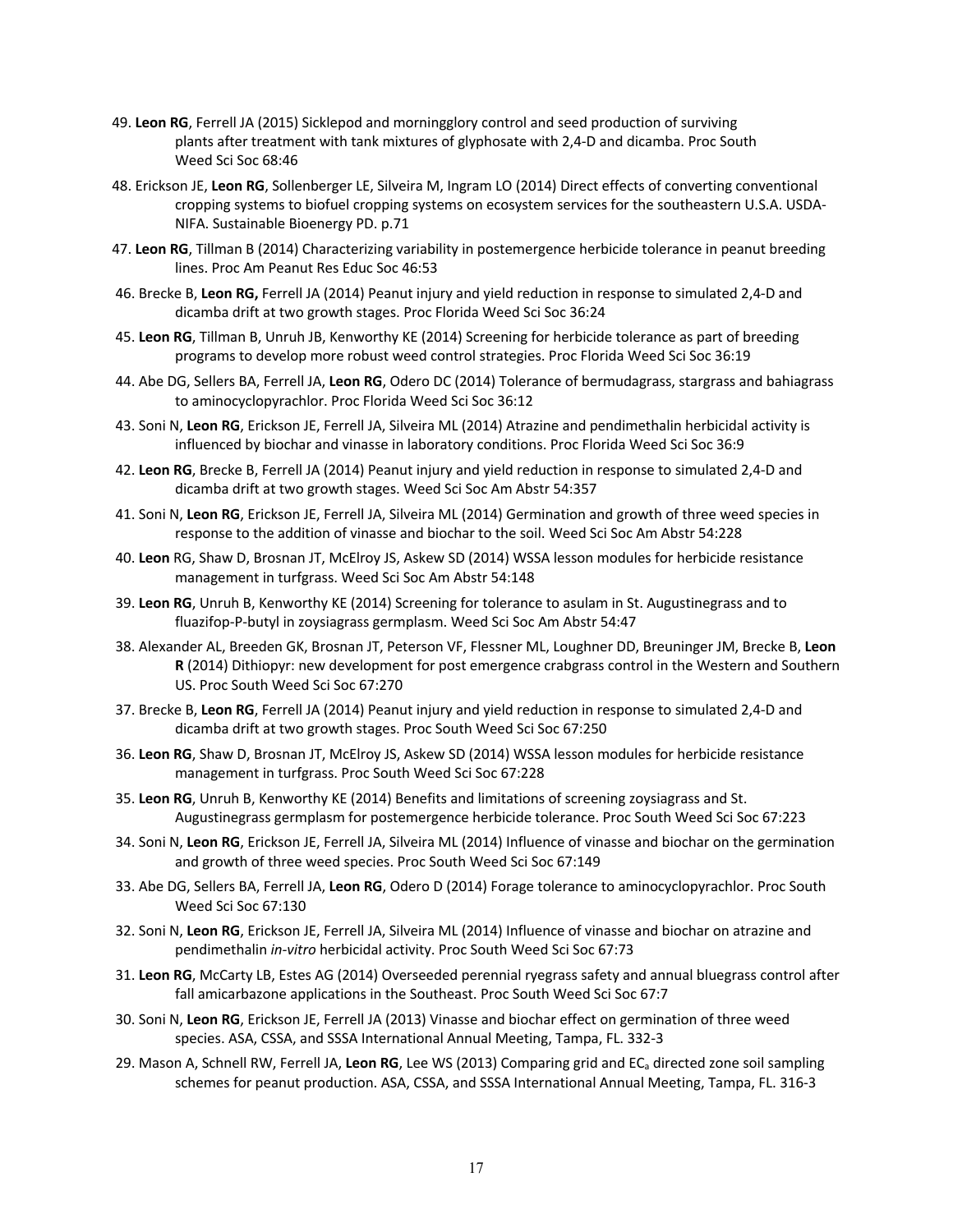- 28. Erickson JE, Sollenberger LE, Silveira M, **Leon R**, Quadros D, Ingram LO (2013) Direct effects of converting conventional cropping systems to biofuel cropping systems on ecosystem services for the southeastern USA. P. 53 In Dierig, D.A., and Berti, M.T. Eds., 25th Annual AAIC Meeting. Industrial Crops: Developing Sustainable Solutions: Program and Abstracts. October 12-16, 2013, Washington, DC
- 27. **Leon RG,** Gonzalez-Andujar JL (2013) Using growing degree days for predicting itchgrass (*Rottboellia cochinchinensis* emergence in the tropics. Weed Sci Soc Am Abstr 53:358
- 26. Brecke BJ, **Leon RG**, Unruh B (2013) Broadleaf weed management in warm-season turfgrass. Weed Sci Soc Am Abstr 53:244
- 25. **Leon RG**, Gilbert RA, Comstock JC (2013) Assessing vegetative and reproductive growth of energycane cultivars. Proc Florida Weed Sci Soc
- 24. Berger S, Ferrell J, **Leon RG** (2013) Impact of post emergence applications of 2,4-D and dicamba on peanut. Proc South Weed Sci Soc 66:58
- 23. Ferrell J, **Leon RG** (2013) Peanut response to 2,4-DB + lactofen combinations. Proc South Weed Sci Soc 66:59
- 22. **Leon RG**, Gilbert RA, Comstock JC (2013) The importance of considering genotype-environment interactions to assess the risk of weediness of energycane cultivars. Proc South Weed Sci Soc 66:110
- 21. Berger S, Ferrell J, Webster TM, **Leon RG** (2013) Influence of carrier volume and nozzle selection on palmer amaranth control. Proc South Weed Sci Soc 66:119
- 20. Brecke BJ, **Leon RG**, Unruh J (2013) Annual grass control in warm-season turfgrass. Proc South Weed Sci Soc 66:251
- 19. **Leon RG**, Brecke BJ, Unruh J, Kenworthy KE (2013) Differential response to fluazifop-P-butyl in zoysiagrass cultivars. Proc South Weed Sci Soc 66:265
- 18. **Leon RG** (2011) Principles to increase fertilization and pest control efficiency in crop production. Invited presentation (Spanish). Workshop "Plant Physiology Applications". Guatemala, City, Guatemala (Mar 2011)
- 17. **Leon RG** (2010) Crop Protection decision making based on growth and development of organisms. Invited presentation (Spanish). Workshop "The role of decision making support systems in crop protection". EARTH University, Guácimo, Costa Rica (Oct 2010)
- 16. **Leon RG**, Gilbert RA, Comstock JC (2010) Potential for energycane in tropical agroecosystems. Invited presentation (Spanish). Alumni Congress, EARTH University. (Sep 2010).
- 15. **Leon RG**, Gilbert RA, Comstock JC (2010) Selection criteria and performance of energycane clones (*Saccharum*  spp. × *S. spontaneum*) for biomass production under tropical and sub-tropical conditions. Conferencia invitada. International Conference on Bio-fuel Crop Production and Development. Zamorano, Honduras (Aug 2010)
- 14. **Leon RG** (2010) Learning about sustainable development beyond the classroom. Invited presentation. Department of Agricultural Extension and Rural Development, University of Ibadan, Ibadan, Nigeria (Jul 2010)
- 13. **Leon RG (**2010) Sustainability challenges for pineapple production in Costa Rica. Invited presentation (Spanish). Institute for Sustainable Agriculture, Spanish Superior Council for Scientific Research. Córdoba, Spain (Jun 2010)
- 12. **Leon RG (**2009) Weed management in organic and conventional banana plantations. Keynote speaker (Spanish). First International Congress on Tropical Agriculture and Second Agrifood National Symposium. Villahermosa, Tabasco, México (Aug 2009)
- 11. **Leon RG** (2009) Finding space for biofuel crop production: A small country's perspective. Bioeconomy Conference. University of California, Berkeley. Invited presentation. (Jul 2009)
- 10. **Leon RG**, Sanguankeo PP (2009) Influence of weed control practices on production and arthropod diversity in a Zinfandel vineyard in the Central Coast of California. Weed Sci Soc Am Abstr 49 [CD-ROM Computer File 494] Weed Sci Soc Am, Lawrence, KS (Feb 2009)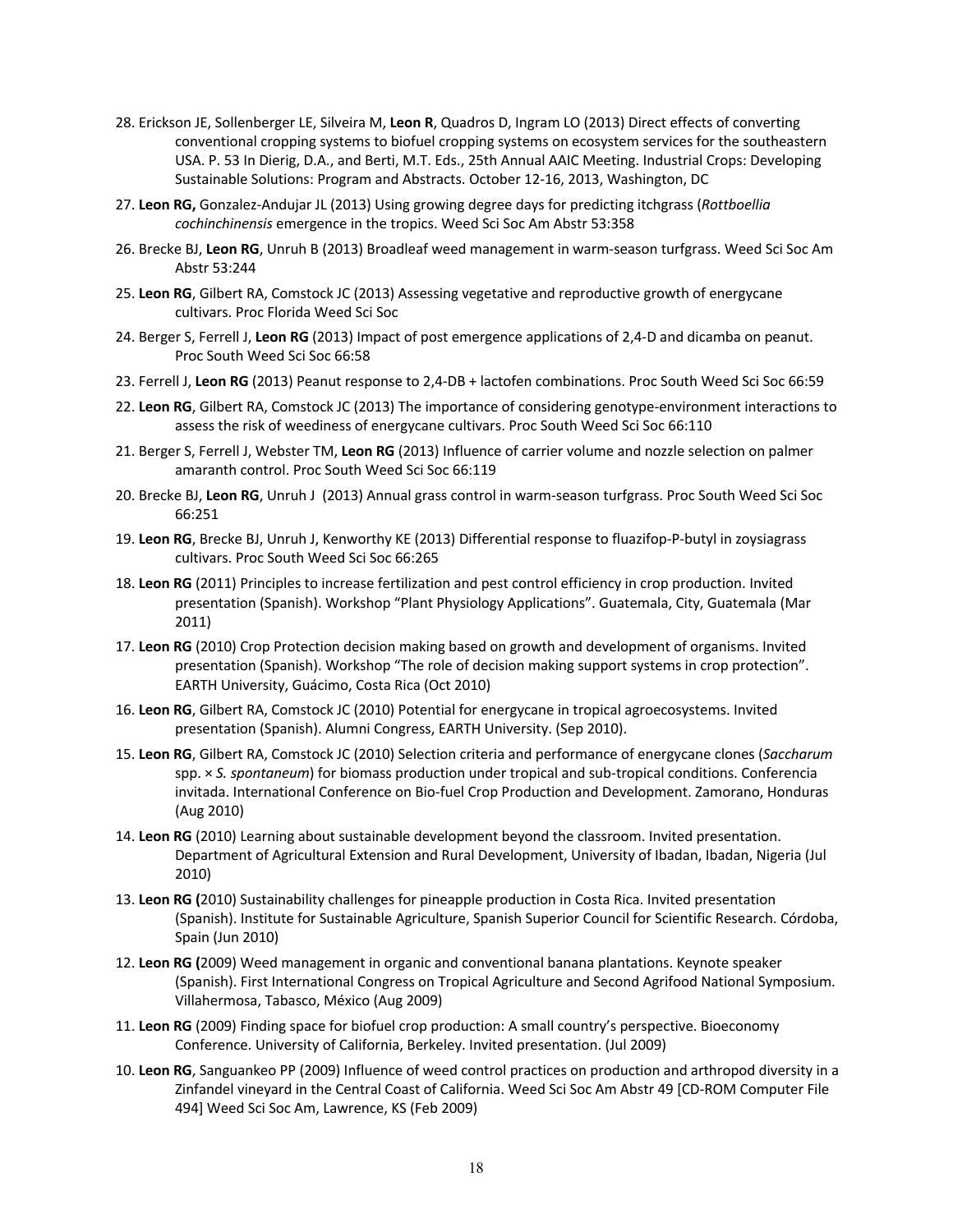- 9. **Leon RG**, Bassham D, Owen MDK (2006) Temperature and hormonal regulation of seed dormancy alleviation in *Amaranthus tuberculatus*. Weed Sci Soc Am Abstr 46 [CD-ROM Computer File 109] Weed Sci Soc Am, Lawrence, KS (Feb 2006)
- 8. **Leon RG**, Owen MDK (2004) Are seedling emergence patterns in artificial seed banks representative of natural emergence patterns in natural seed banks? Weed Sci Soc Am Abstr 44 [CD-ROM Computer File 62] Weed Sci Soc Am, Lawrence, KS (Feb 2004)
- 7. **Leon RG**, Owen MDK (2003) Independent responses of soybean early growth to stresses caused by soybean cyst nematode and postemergence herbicide applications. North Central Weed Sci Soc Abstr 58 [CD-ROM Computer File 49] North Central Weed Sci Soc, Champaign, IL (Dec 2003)
- 6. **Leon RG**, Owen MDK (2003) Intraspecific genetic variation in common waterhemp (*Amaranthus tuberculatus*) seed dormancy regulation. North Central Weed Sci Soc Abstr 58 [CD-ROM Computer File 77] North Central Weed Sci Soc, Champaign, IL (Dec 2003)
- 5. **Leon RG**, Owen MDK (2003) Complex seed dormancy control in a weedy Amaranth. Amaranth Institute Meeting, Ames, IA (Aug 2003) Legacy 15:3
- 4. **Leon-Gonzalez** RG, Owen MDK (2003) Control of common waterhemp (*Amaranthus tuberculatus*) seed dormancy by light and temperature. Weed Sci Soc Am Abstr, Lawrence, KS (Feb 2003) 43:22
- 3. **Leon-Gonzalez RG**, Owen MDK (2002) Effect of light and temperature interactions on weed seed dormancy. North Central Weed Sci Soc Abstr 57 [CD-ROM Computer File 121] North Central Weed Sci Soc, Champaign, IL (Dec 2002)
- 2. **Leon-Gonzalez RG**, Owen MDK (2002) Temperature regulation of seed dormancy of three weeds. North Central Weed Sci Soc Abstr 57 [CD-ROM Computer File 49] North Central Weed Sci Soc, Champaign, IL (Dec 2002)
- 1. **Leon-Gonzalez RG**, Aguero R (2000) Effect of different production practices on weed populations in sugarcane (*Saccharum officinarum* L.). North Central Weed Sci Soc Proc, Champaign, IL (Dec 2000) 55:38

#### **Theses**

- **Leon-Gonzalez, R.G.** Genetic and physiological characterization of seed dormancy regulation in common waterhemp [*Amaranthus tuberculatus* (Moq.) Sauer.]. Thesis (Ph.D.) -- Iowa State University, 2005. 127 p.
- **Leon-Gonzalez, R.G.** Environmental control of seed dormancy, germination and seedling emergence of three weed species. Thesis (M.Sc.) -- Iowa State University, 2003. 92 p.

## **EXTENSION PUBLICATIONS**

- 45. **Leon R**, Jordan D, Jennings K, Monks, Vann M, Fisher L, Everman W, Cahoon C, Inman M, Reberg-Horton C, Atwell-Vann R, Mahoeny D, Hare D, York A. Challenges with herbicide resistance and value of cultural practices in managing weeds. North Carolina State University Extension. 24 p. Available at https://content.ces.ncsu.edu/challenges-with-herbicide-resistance-and-value-of-cultural-practices-inmanaging-weeds
- 44. **Leon R**. 2019. Development of weed control tools for *Brassica carinata*. SPARC Plug October 2019:1-2.
- 43. Yelverton F, **Leon R**. 2019. Annual bluegrass (*Poa annua*) spring invasion. https://www.turffiles.ncsu.edu/2019/04/annual-bluegrass-poa-annua-spring-invasion/
- 42. Mulvaney MJ, Cockson P, Whipker B, Crozier C, Seepaul R, Small I, Wright D, Paula-Moraes, Post A, **Leon R**. 2018. Identification of carinata frost damage grown in the Southeastern US. North Carolina St. Univ. Small Grains Portal – From the Field-Agronomy Notes.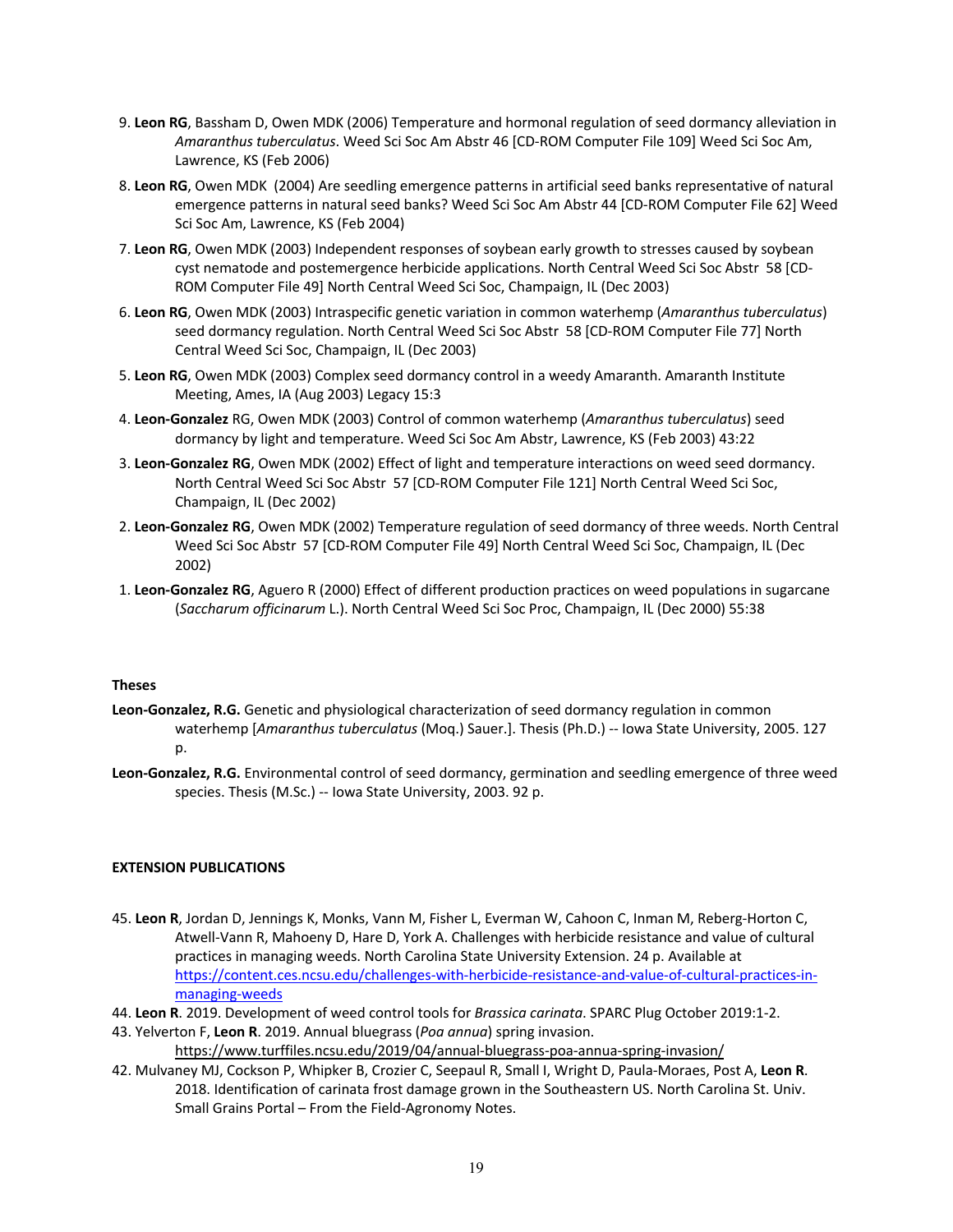- 41. Cockson P, Crozier C, **Leon R**, Mulvaney M, Post A, Whipker B. Boron deficiency of Carinata. North Carolina St. Univ. Small Grains Portal – From the Field-Agronomy Notes.
- 40. Seepaul R, Small IM, Mulvaney MJ, George S, **Leon RG**, Paula-Moraes, SV, Geller D, Marois JJ, Wright DL. Carinata, the sustainable crop for a bio-based economy: 2018-2019 Production recommendations for the Southeastern United States. EDIS-SS-AGR384. Published 2019
- 39. Seepaul R, Small IM, Mulvaney MJ, George S, **Leon RG**, Geller D, Marois JJ, Wright DL. Carinata, the Jet Fuel Cover crop: 2016 Production recommendations for the Southeastern United States. EDIS-SS-AGR389. Revised 2018
- 38. Mulvaney MJ, Seepaul R, Small I, Wright D, Paula-Moraes S, Crozier C, Whipker B, **Leon R**. Frost damage of carinata grown in the Southeastern US. EDIS-AGR-420. Published 2018
- 37. Ferrell J, **Leon R** Using dicamba in dicamba-tolerant crops. EDIS AGR-412. Published 2017
- 36. **Leon RG**, Unruh B. Turfgrass Herbicides: Mechanisms of action and resistance management. EDIS AGR-394. Published 2015
- 35. Ferrell JA, **Leon RG**. Weed management in sesame. EDIS AGR-392. Published 2015
- 34. **Leon RG**, Unruh B. Doveweed (*Murdannia nudiflora*) control in warm-season turfgrass species. EDIS AGR-391 Published 2015
- 33. Soni N, **Leon RG**, Erickson JE, Ferrell JA. Biochar effects on weed management. EDIS AGR-386. Published 2015
- 32. Ferrell J, Colvin B, **Leon R**. Hairy indigo control in peanut. EDIS AGR-387. Published 2015
- 31. Bliss CM(p), Seepaul R, Wright DL, Marois JJ, **Leon R**, Dufault NS, Olson SM. Carinata production in Florida. EDIS AGR-384. Published 2015
- 30. Unruh JB, Brecke BJ, **Leon R**. Metric system conversion factors. EDIS AGR-39. Reviewed 2014
- 29. Telenko DEP, Brecke BJ, **Leon R**, Unruh JB. Violet biology and management in turf. EDIS ENH-1235. Revised 2016
- 28. Unruh JB, Telenko DEP, Brecke BJ, **Leon R**. Spreading dayflower biology and management in turf. EDIS ENH-1236. Revised 2016
- 27. Telenko DEP, **Leon R**, Unruh JB, Brecke BJ. Sedge biology and management in turf. EDIS ENH-1231. Published 2013
- 26. Telenko DEP, Brecke BJ, **Leon R**, Unruh JB. Old world diamond-flower biology and management in turf. EDIS ENH-1232. Revised 2016
- 25. Brecke BJ, **Leon R**, Unruh JB, Telenko DEP. Black medic biology and management in turf. EDIS ENH-1233. Revised 2016
- 24. Unruh JB, Telenko DEP, Brecke BJ, **Leon R**. Erect and prostrate spurge biology and management. EDIS ENH-1234. Revised 2016
- 23. **Leon RG**, Wright DL, Brecke BJ. Cotton defoliation and harvest aid guide. EDIS SS-AGR-181. Revised 2016
- 22. Unruh JB, **Leon RG**, Brecke BJ, Stenholm LE. Weed management guide for Florida lawns. EDIS ENH-884. Revised 2015
- 21. Telenko DEP, **Leon RG**, Unruh B. Crabgrass biology and management in turf. EDIS ENH-1134. Revised 2016
- 20. Telenko DEP, **Leon RG**, Unruh JB. Goosegrass biology and management in turf. EDIS ENH-1133. Revised 2016
- 19. Unruh JB, **Leon RG**, Telenko DEP. Tropical signalgrass biology and management in turf. EDIS ENH-1132. Revised 2016
- 18. Telenko DEP, **Leon RG**, Unruh JB. Annual bluegrass biology and management in turf. EDIS ENH-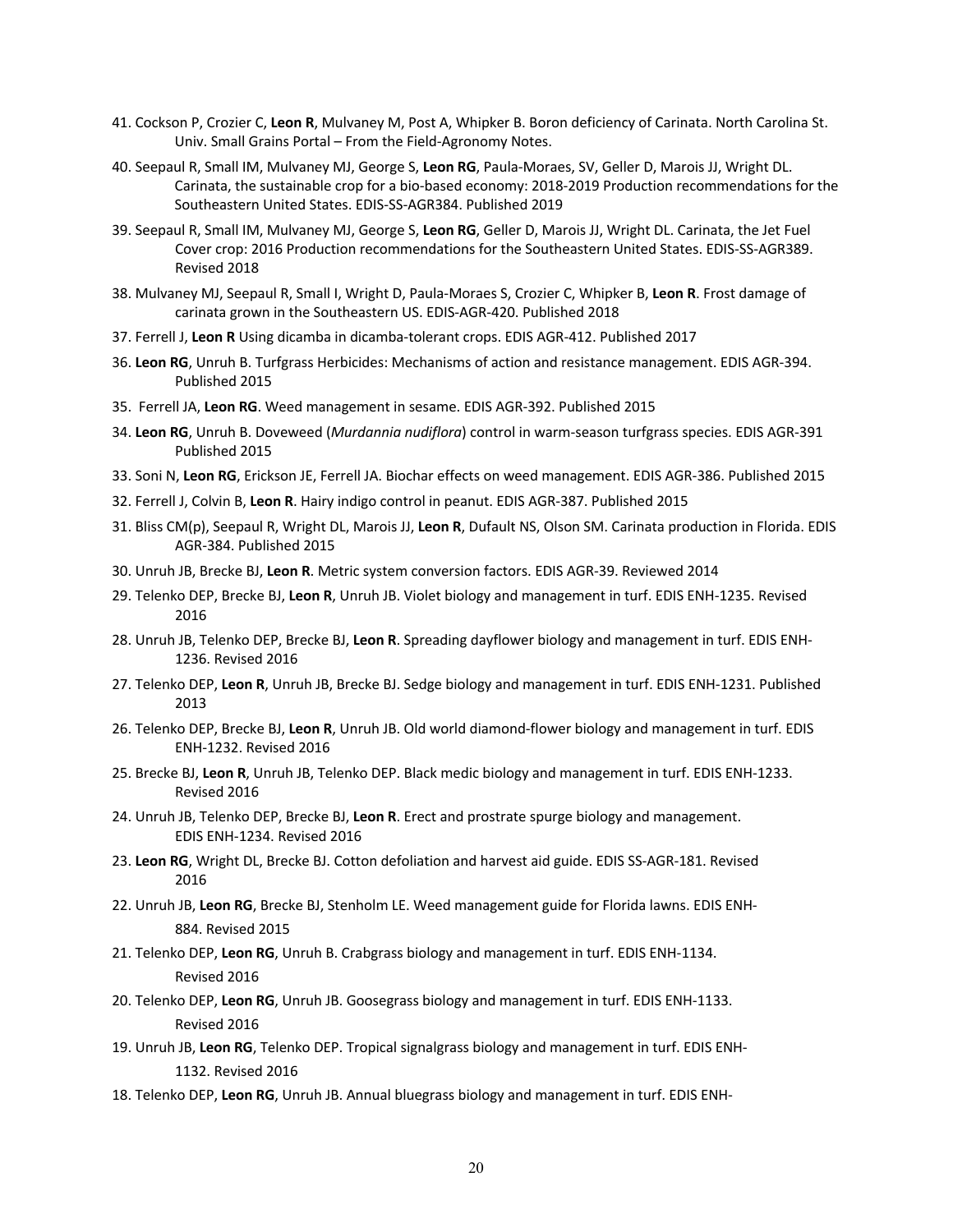1131. Revised 2016

- 17. **Leon RG**, Telenko DEP, Unruh JB. Pennywort (Dollarweed) biology and management in turf. EDIS ENH-1128. Revised 2016
- 16. Unruh JB, **Leon RG**, Partridge-Telenko DE, Brecke BJ. Florida betony biology and management in turf. EDIS ENH-1127. Revised 2016
- 15. Unruh JB, **Leon RG**, Telenko DEP. Torpedograss biology and management in turf. EDIS ENH-1126. Revised 2016
- 14. Telenko DEP, **Leon RG**, Unruh JB, Brecke BJ. Virginia buttonweed and management in turf. EDIS ENH-1125. Revised 2016
- 13. Unruh JB, **Leon RG**, Partridge-Telenko DE, Brecke BJ. Yellow woodsorrel (*Oxalis*) biology and management in turf. EDIS ENH-1124. Revised 2016
- 12. Ferrell JA, MacDonald GE, **Leon R**. Weed management in peanuts 2013. EDIS SS-AGR-03. Revised 2015
- 11. Berger S, Ferrell J, **Leon R**. Diagnosing herbicide injury in cotton. EDIS SS-AGR-358. Published and Revised 2015
- 10. Ferrell J, **Leon R**. Control of palmer amaranth in agronomic crops. EDIS SS-AGR-338. Revised 2016
- 9. Morichetti S, Ferrell J, **Leon R**. *Amaranthus palmeri* "Palmer amaranth". EDIS SS-AGR-336. Revised 2015
- 8. Ferrell JA, Sellers B, MacDonald GE, **Leon R**. Wild radish--biology and control. EDIS SS-AGR-236. Revised 2015
- 7. Morichetti S, Ferrell J, **Leon R**. Diagnosing herbicide injury in peanut. EDIS SS-AGR-327. Revised 2015
- 6. Ferrell JA, Sellers BA, **Leon R**. Calibration of herbicide applicators. EDIS SS-AGR-102. Revised 2015
- 5. Ferrell JA, MacDonald GE, **Leon R**. Benghal dayflower (*Commelina benghalensis*, L.) identification and control. EDIS SS-AGR-223. Revised 2015
- 4. Ferrell JA, MacDonald GE, **Leon R**. Weed management in small grains harvested for grain. EDIS SS-AGR-07. Revised 2015
- 3. Ferrell JA, MacDonald GE, **Leon R**. Weed management in soybeans. EDIS SS-AGR-05. Revised 2015
- 2. Ferrell JA, MacDonald GE, **Leon R**. Weed management in cotton. EDIS SS-AGR-04. Revised 2015
- 1. Ferrell JA, MacDonald GE, **Leon R**. Weed management in corn. EDIS SS-AGR-02. Revised 2015

#### **Non-refereed Publications**

#### *Newsletters*

- 19. **Leon RG** (2016) Challenges for use of glyphosate alternatives in urban landscapes. Panhandle Ag e-news. http://nwdistrict.ifas.ufl.edu/phag/2016/05/27/ challenges-for-use-of-glyphosate-alternatives-in-urbanlandscapes/. 4 p. Accessed 6/1/16. **Featured in the front page of Growing Florida (http://growingfl.com). 5/31/16**
- 18. **Leon RG** (2016) Time to order turfgrass preemergence herbicides. Panhandle Ag e-news. http://nwdistrict.ifas.ufl.edu/phag/2016/01/15/time-to-order-turfgrass-preemergence-herbicdes/. 2 p. Accessed 1/15/16.
- 17. **Leon RG** (2015) Biochar: new applications of an old agricultural practice. Panhandle Ag e-news. http://nwdistrict.ifas.ufl.edu/phag/2015/08/07/biochar-new-applications-of-an-oldagriculturalpractice/. 3 p. Accessed 8/7/15
- 16. Ferrell J, **Leon R** (2015) Crop oil adjuvants: 1% v/v or 1 qt/A? Agronomy Notes 39(2):3
- 15. Colvin B(g), Ferrell J, **Leon** R (2015) Hairy indigo control in peanuts. Panhandle Ag e-news.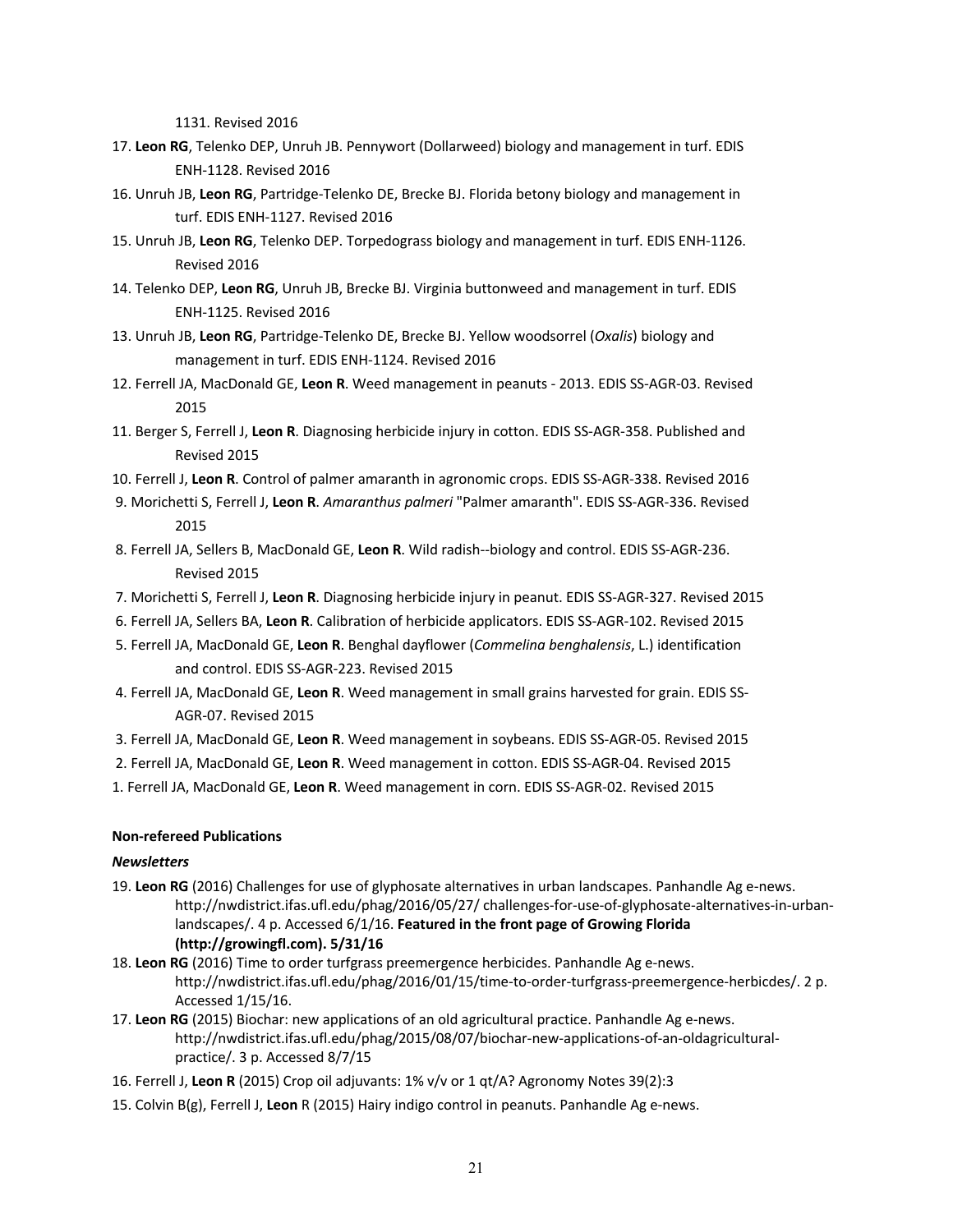http://nwdistrict.ifas.ufl.edu/phag/2015/02/20/hairy-indigo-control-in-peanuts/. 4 p. Accessed 4/7/15

- 14. **Leon R** (2015) Doveweed: a growing problem in warm-season turfgrasses. Panhandle Ag e-news. http://nwdistrict.ifas.ufl.edu/phag/2015/04/10/doveweed-a-growing-problem-in-warmseasonturfgrasses/. 4 p. Accessed 4/10/15. **Panhandle Ag e-news Reader's Choice Award.**
- 13. **Leon R** (2014) Losing another herbicide for goosegrass control in turfgrass. University of Florida. IFAS Extension. Agronomy Notes 38(4):4
- 12. Ferrell J, **Leon R** (2014) Nutsedge control in cotton and peanuts. University of Florida. IFAS Extension. Agronomy Notes 38(3):7
- 11. **Leon RG** (2014) Controlling turfgrass winter weeds on time. University of Florida. IFAS Extension. Agronomy Notes 38(1):6-7
- 10. **Leon RG**, Kellon D (2013) Technical and social considerations of a rapid increase in pineapple production in Costa Rica. International Society of Horticultural Science. Pineapple News 20:29-33
- 9. Wright D, **Leon RG** (2013) Planning cotton defoliation and harvest. University of Florida. IFAS Extension. Agronomy Notes 37(10):2
- 8. **Leon RG** (2013) Summer grass weed control in turfgrass. University of Florida. IFAS Extension. Agronomy Notes 37(9):7
- 7. Ferrell J, **Leon RG** (2013) Importance of direct spray for cotton weed control. University of Florida. IFAS Extension. Agronomy Notes 37(6):5
- 6. Ferrell J, **Leon RG** (2013) Early season weed control: Frequently asked questions. University of Florida. IFAS Extension. Agronomy Notes 37(5):5
- 5. **Leon RG** (2013) Timing preemergence herbicide applications in turf for early emerging weeds in Florida. University of Florida. IFAS Extension. Agronomy Notes 37(1):5
- 4. **Leon RG** (2012) Glyphosate applications for winter weed control in lawns. University of Florida. IFAS Extension. Agronomy Notes 36(12):6
- 3. **Leon RG**, Sellers B, Ferrell J (2012) Limited herbicide alternatives for perennial peanut in residential areas. University of Florida. IFAS Extension. Agronomy Notes 36(11):5-6
- 2. **Leon RG** (2012) Monitoring for herbicide resistant weeds in turf. University of Florida. IFAS Extension. Agronomy Notes 36(10):6
- 1. **Leon RG (**2012) Early weed emergence due to above normal temperatures during the spring. University of Florida. IFAS Extension. Agronomy Notes 36(8):3

#### *Popular Press*

- 7. Kenworthy K, Norma F, Quesenberry K, Harmon P, Unruh B, **Leon R**, Brenda N (2015) Breeding update for improved zoysiagrass and St. Augustinegrass. Florida Turf Digest. 32(1): 16-21
- 6. **Leon R** (2015) Herbicide resistance: more than a challenge for the turfgrass industry. Florida Turf Digest. 32(1):16-19
- 5. **Leon R** (2015) Weed management without MSMA: acting earlier and integrating control practices. Florida Turf Digest. 32(1): 10-11. *Featured article*
- 4. **Leon R** (2013) Turfgrass weed management research program. Clippings. Fall 2013: 8
- 3. **Leon RG (**2013) Managing doveweed in St. Augustinegrass. Pest Pro 9(3):8-11
- 2. **Leon RG**, Headrick DH, Shelton M (2006) Attracting the Next Generation of PCA's: One University's Perspective. CAPCA Adviser Magazine. July-August, 8-9